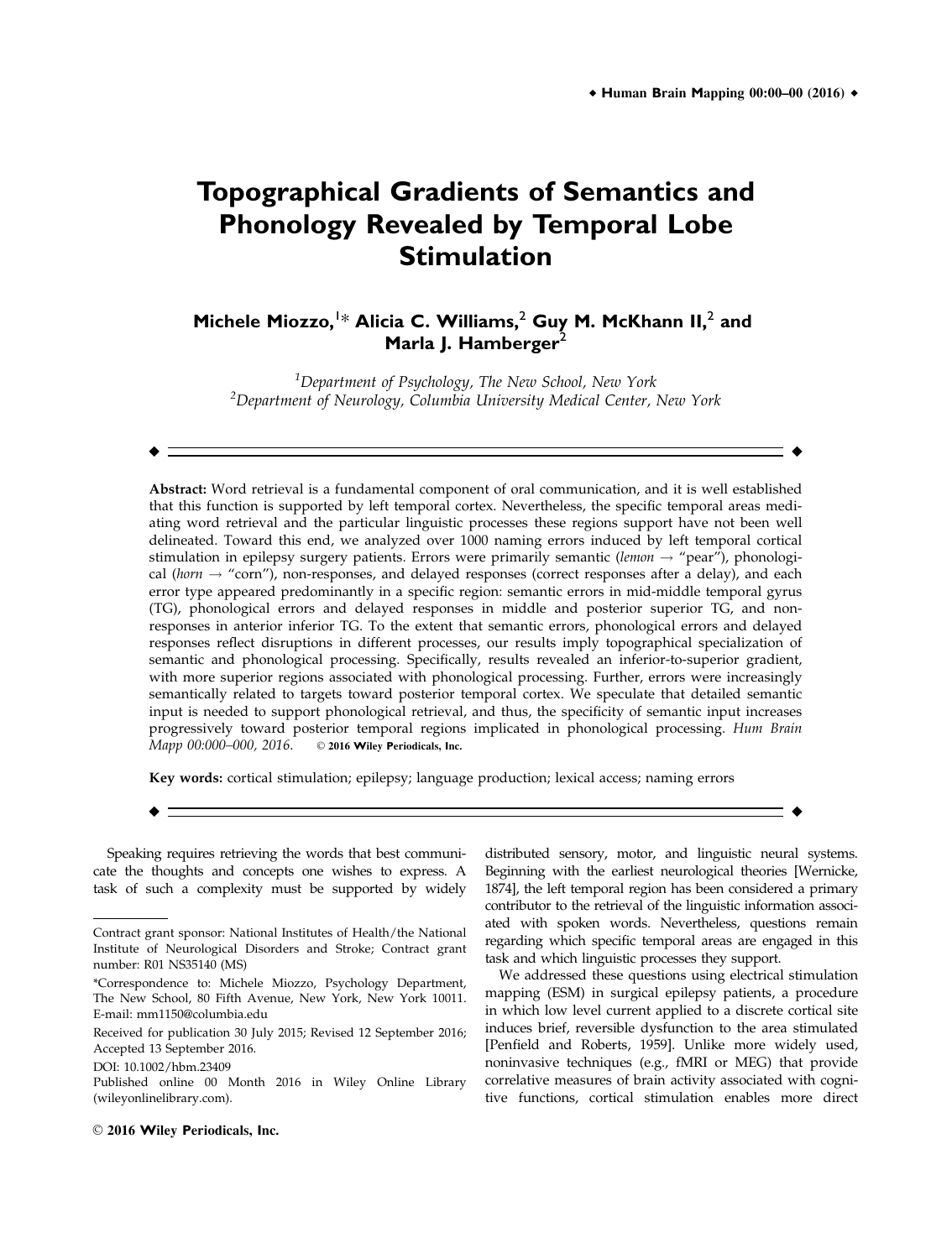access to brain structure–function relations, applying the lesion method, yet with greater precision. Using tasks that are performed with reliable accuracy without stimulation, testing during the time window of stimulation enables identification of cortical sites that are critical for the function tested. Furthermore, the speech and language errors produced during stimulation can provide deeper insight into the nature of the function supported by the site stimulated. In this study, we analyzed a large corpus of naming errors elicited during the application of electric current to temporal cortical surfaces during intra- or extra-operative cortical mapping to identify eloquent language cortex.

Spoken errors in word retrieval have received considerable attention because it is assumed that the different types of errors provide information regarding the specific mechanisms that underlie word production [Fromkin, 1980; Garrett, 1992]. Accordingly, word retrieval has traditionally been conceived as involving two broad selection processes: one concerning word meaning (i.e., semantic processing), and the other related to information about word sounds that functions as input to articulation (i.e, phonological processing). Direct cortical stimulation can give rise to specific and differentiated naming errors [Corina, et al., 2005, 2010; Hamberger, 2015; Hamberger et al., 2016; Ojemann et al., 1989; Tate et al., 2014] resembling errors that are produced naturally by neurologically intact speakers or individuals suffering from neuropathologies that impair language (e.g., aphasia). To the extent that cortical stimulation induces language dysfunction at an extremely localized neural level, naming errors elicited by stimulation in temporal cortices provide a unique opportunity to shed a more detailed light on the neurofunctional organization of word production in this region.

Results from various methodologies including behavioral [Gorno-Tempini et al., 2008; Kay and Ellis, 1987; Miozzo and Hamberger, 2015; Hodges and Patterson, 2007), lesional (Cloutman et al., 2009; Mesulam et al., 2013; Schwartz et al., 2009; Tsapkini et al., 2011; Walker et al., 2011], electrophysiological [Costa et al., 2009; Miozzo et al., 2014] and neuroimaging [Graves et al., 2007; Peramunage et al., 2011; Wilson et al., 2009] studies have revealed both functional and anatomical dissociations between semantic and phonological processes. A meta-analysis of neuroimaging and electrophysiological studies by Indefrey and Levelt [2004] implicated posterior temporal-anterior occipital areas in semantic processing. Posterior inferior temporal regions were also found to respond to semantic features of objects named in an MEG study of picture naming [Miozzo et al., 2014]. Furthermore, analyses of tissue dysfunction (infarct and/or hypoperfusion) in acute stroke patients who

Abbreviations

- ESM Electrical stimulation mapping<br>MTS Medial temporal sclerosis
- Medial temporal sclerosis
- STG Superior temporal gyrus
- TG Temporal gyrus

produced semantic errors in naming but not in other tasks also implicated the involvement of posterior temporal areas in semantic processing, particularly in posterior middle temporal gyrus/inferior temporal gyrus (MTG/ITG) and fusiform gyrus [Cloutman et al., 2009; Tsapkini et al., 2011]. On the other hand, analysis of tissue dysfunction with more chronic stroke patients found semantic naming errors to be associated with damage to anterior to middle MTG [Schwartz et al., 2009; Walker et al., 2011]. Similarly, failures of mapping meaning-to-word sounds in semantic dementia appeared to be caused by atrophy within the anterior temporal cortex [Mesulam et al., 2013].

Regarding phonological processing, meta-analysis found that studies utilizing methods such as fMRI and MEG implicated posterior regions of the superior temporal gyrus (STG) and MTG [Indefrey and Levelt, 2004]. Neuroimaging studies have also shown that these temporal areas responded to variations in word sound retrieval [Graves et al., 2007; Peramunage et al., 2011; Wilson et al., 2009]. Altogether, findings generally converged to suggest an inferior to superior gradient, with more superior temporal regions becoming increasingly involved in phonological processing. This view is also consistent with the dual stream model [Hickok and Poeppel, 2007], a general account of the brain mechanisms encompassing language production and comprehension, in which posterior STG is a critical component of a left-lateralized dorsal pathway that is responsible for translating phonological input into articulation for speech production. Nevertheless, conflicting results were found using a voxel-based lesion symptom mapping analysis of phonological naming errors (pear  $\rightarrow$  "bear") produced by chronic aphasia patients [Schwartz et al., 2012]. Voxels associated with phonological errors were found in extra-temporal areas, with minimal extension into posterior STG.

In part, the variability in previous findings might be due to the use of brain localization procedures that are indirect, thereby introducing certain margins of error in brain localization. In contrast, cortical stimulation mapping permits discrete localization, at a level of resolution that is generally not attainable with other methods, representing the "'gold standard' for assessing cortical function" (Tate el al., 2014; p. 2775). Corina et al. [2010] and Tate et al. [2014] analyzed naming errors elicited by cortical stimulations over the entire left hemisphere, but only a limited number of errors [e.g., 91 in Corina et al., 2010] were induced in temporal cortices. We analyzed a larger corpus of naming errors elicited in temporal cortices (>1000) and, replicating Corina et al. [2010] and Tate et al. [2014], we expected the corpus to include semantic and phonological errors as well as non-responses. As in previous studies, we assumed that semantic errors reflect dysfunction in semantic processing and/or in the mapping of semantics onto phonology, whereas phonological errors arise due to perturbations in phonological processing. Therefore, we inferred that the temporal sites at which semantic or phonological errors were elicited are likely engaged in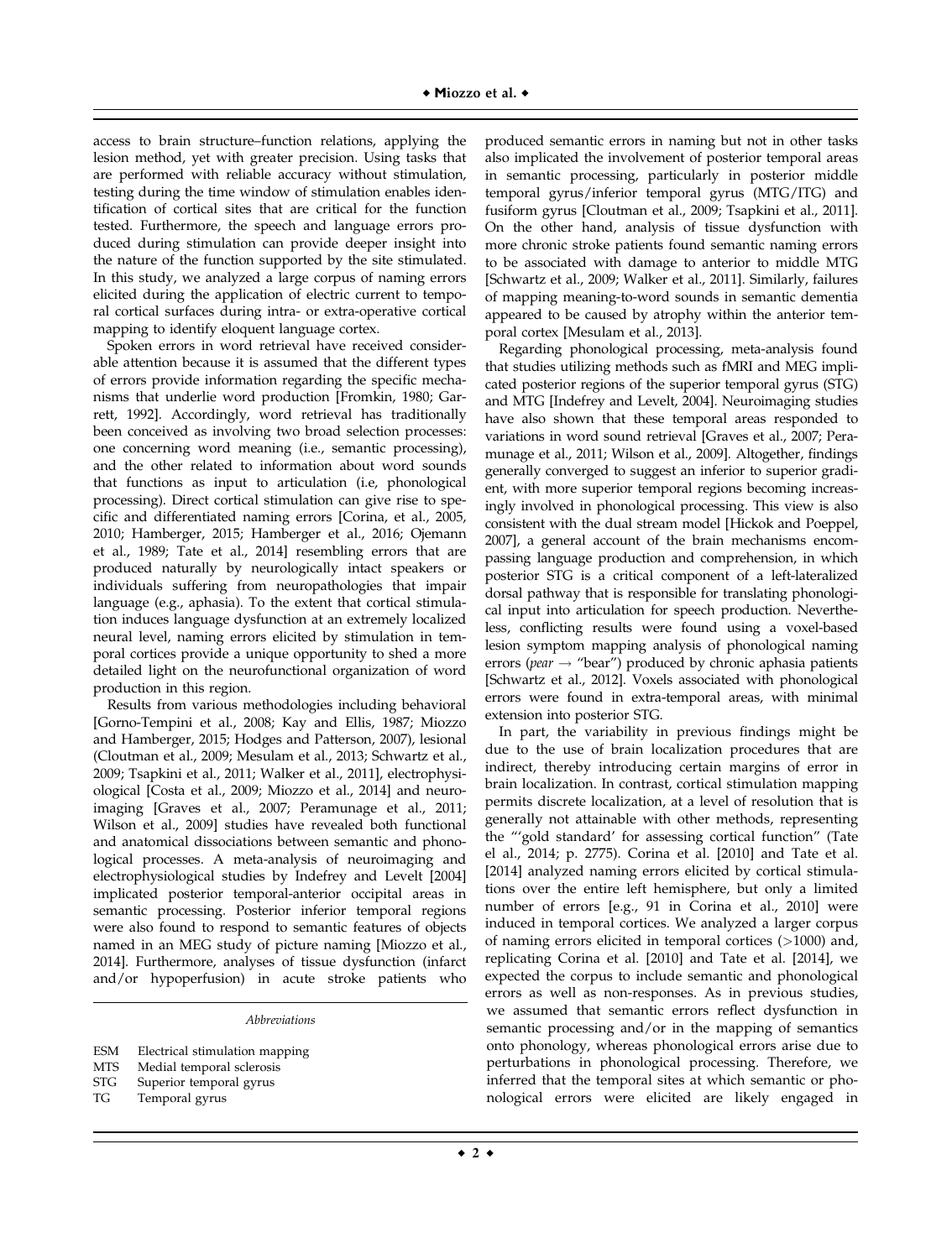semantic vs. phonological processing. In line with previous findings, we expected phonological errors and delayed responses to show a different distribution than semantic errors. Although the results of Corina et al. [2010] and Tate et al. [2014] brought to light the varied nature and general distribution of semantic and phonological errors, the descriptive statistics used by Corina et al. [2010] and the cluster analysis used by Tate et al. [2014] did not allow direct comparison of the frequencies with which errors were elicited in temporal cortical areas along the vertical and horizontal axes. This comparison was carried out in the current study. Our analyses of semantic and phonological errors could potentially clarify unresolved questions concerning the organization of lexical processing in left temporal regions, specifically, whether anterior and posterior temporal cortices contribute differently to semantic processing, and whether phonological processing exhibits increasingly greater representation toward more superior regions, reflecting an inferior to superior gradient. It is worth noting that our results would not clarify questions that are under debate in cognitive theories on semantics and lexical organization and concerns the nature of semantic representations (conceptual vs. lexical-semantic) and levels of lexical processing (e.g., if lemmas mediate access to phonology). Nevertheless, these theories assume a general distinction between the processing of word meaning and word sounds. Our results aim to clarify the organization of these processes in the left temporal cortex.

In our corpus, we found a number of responses in which cortical stimulation delayed naming, with the correct name produced after an initial delay, yet during the period of cortical stimulation. These delayed naming responses resemble the momentary word finding difficulties occasionally experienced by unimpaired speakers, commonly known as tip-of-the-tongues. As speakers experiencing tip-of-the-tongue typically retrieve the meaning of the recalcitrant word, their transitory word-production failures would seem to result from problems in accessing, not so much semantics, but other features of the words, including their sounds [Miozzo and Caramazza, 1997; Schwartz, 2002]. We reasoned that if the source of the delayed naming responses induced by cortical stimulations were the same as those in tip-of-the-tongue, semantic access would be intact during cortical stimulations inducing delayed naming responses. We should therefore find little overlap between sites of delayed naming responses and sites characterized by semantic errors, as cortical stimulation possibly impaired semantic access only with semantic errors. This prediction was tested to further characterize the topography of semantic processing in the left temporal cortex.

Further analyses concentrated on the nature of semantic errors. These errors can vary in kind, with coordinate errors involving confusion between items from the same category (e.g., lemon  $\rightarrow$  "pear") and associated errors reflecting more functional relations (e.g., *clock*  $\rightarrow$  "time"). In aphasia, coordinate errors were found in patients with left temporal lesions, whereas associated errors occurred primarily in patients with lesions in left inferior prefrontal cortex [Jefferies and Lambon Ralph, 2006]. Our large error corpus from cortical stimulation of temporal cortices provides an opportunity to further explore whether coordinate and associated errors have different neural underpinnings. Specifically, the hypothesis that associated errors are related to processes in left inferior prefrontal cortex anticipates a lack of these errors with cortical stimulations in left temporal cortices. Semantic errors can also vary by the degree of semantic relatedness between target and errors, a relatedness that is quantifiable in different ways, for example through statistical computations applied to large corpora of text [Landauer and Duamis, 1997]. We reasoned that error relatedness could reflect the level of detail of the semantic information mediated by temporal sites where cortical stimulation was applied. For example, the semantic error "goose" would be more closely related to duck than the semantic error "eagle," a difference reflecting the availability of more detailed semantic features of duck with the first than the latter error.

# **METHODS**

#### **Participants**

We queried a database of 102 surgical patients who underwent cortical language mapping intraoperatively or extraoperatively at Columbia University Medical Center as part of epilepsy surgery that involved the left temporal region. We only analyzed data from patients who met the following inclusion criteria: (a) age  $>18$  years at mapping; (b) left hemisphere language dominance, as determined by Wada testing [Loring et al., 1992]; (c) acquisition of English before 7-years of age, if English was used for language mapping; and (d) one or more stimulated naming errors in temporal sites. A total of 34 patients were excluded because of age  $\langle 18 \rangle$  at mapping (6), late acquisition of English (5), naming errors limited to extra-temporal sites (15); and data missing (8). A total of 68 patients (30 female; 58 right handed) qualified for the study. Of these patients, 11 had medial temporal sclerosis (MTS), defined as MRI evidence of abnormal signal and hippocampal atrophy, five had left posterior temporal lobe tumor, one had a vascular malformation (Sylvian fissure), and 23 showed no abnormality on MRI. All patients had focal seizure onset in the left hemisphere (temporal: 64 patients; parietal: three patients; occipital: one patient) based on subdural EEG monitoring or a combination of MRI evidence, MTS or other lesions, and scalp EEG/video recording. Language mapping was conducted extraoperatively via subdural electrodes (42 patients), or intraoperatively prior to resection (24 patients), or using both of these procedures (two patients). Additional demographic and clinical information is reported for these patients in Table I.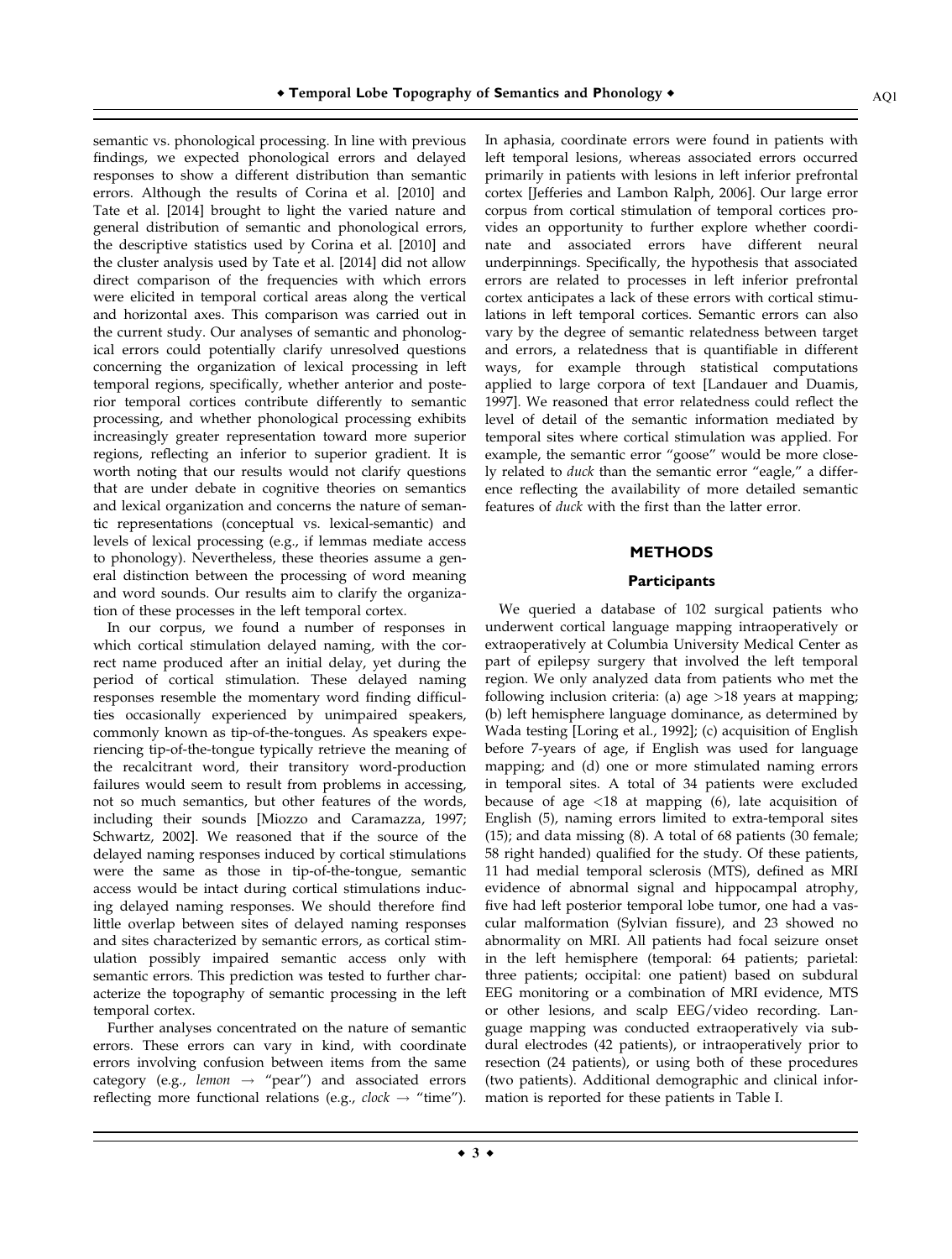| <b>TABLE I. Demographics and number of elicited errors</b> |  |
|------------------------------------------------------------|--|
| for the 68 patients included in the study                  |  |

|                                         |            |                           |               |     | Ouartile |     |
|-----------------------------------------|------------|---------------------------|---------------|-----|----------|-----|
|                                         |            | Range Mean SD 1st 2nd 3rd |               |     |          |     |
| Education (years) <sup>a</sup>          | $8 - 20$   | 13.9                      | $2.5^{\circ}$ | -13 | 14       | 16  |
| $IQ^a$                                  | $70 - 126$ | 94.0                      | 13.3          | 84  | 94       | 102 |
| Age at seizure onset (years) $\epsilon$ | $1.5 - 65$ | 19.6                      | 12.7          | 12  | 18       | 27  |
| Age at mapping (years)                  | 18–66      | 34.0                      | 11.2          | 25  | 32       | 41  |
| Number of elicited errors               | $1 - 66$   | 15.3                      | 13.3          | 5   | 13       | 21  |

<sup>a</sup>Full Scale IQ. Information available from 64 patients for education, from 54 patients for IQ, and from 67 patients for age at seizure onset.

# **Cortical Mapping**

#### Electrodes

The number of stimulated sites differed across patients due to variations in clinical objectives and priorities. For the patients who underwent intraoperative mapping, 4–31 sites along the superior, middle and inferior temporal gyri, and the posterior perisylvian cortex were stimulated and tested for language using a carbon tipped bipolar stimulating electrode with 2 mm diameter ball contacts separated by 5 mm (Ojemann Cortical Stimulator, Radionics Inc.). The sites were chosen based on gyral/vascular anatomy and spaced <10 mm apart.

Patients who underwent extraoperative mapping had an eight by eight (i.e., 64 contact) grid array, with 5 mm diameter electrodes embedded in Silastic with center-to-center interelectrode distances of 1 cm (Ad-Tech, Racine, Wisconsin). Language was tested at 10–60 sites per patient. Grids were positioned over the frontal-parietal-temporal region (trimmed as needed to conform to the covered area).

#### Location of electrode sites

For extraoperative mapping, the exposed cortical surface and grid position were documented by digital photography and schematic diagrams. Initial schematics were drawn by the surgeon intra-operatively, while looking directly at the brain surface. Digital photos were then used post-operatively to refine the diagrams and subdural electrode positions were verified by skull X-rays, post-operatively. In addition to skull X-rays, electrode location was confirmed with post-operative MRI and/or CT neuroimaging. Post-operative volumetric studies were loaded into a frameless stereotactic workstation and a 3D model was rendered. Electrode location was verified in comparison to the intra-operative digital photographs. For intraopertive mapping, electrode positions were documented using digital photography and schematic diagrams.

## Mapping procedures

For all patients, mapping took place while antiepileptic drug levels were in the therapeutic range, to minimize afterdischarges and seizure activity. Extraoperative language mapping was conducted following video/EEG monitoring to identify the seizure onset zone. Testing was carried out during electrical stimulation applied to adjacent electrodes. When results were positive, each electrode was studied individually and referenced to a remote electrode in "silent cortex." All available sites along the lateral temporal cortex as well as parietal sites in the perisylvian area were stimulated. Patients who underwent intraoperative mapping were initially anaesthetized with propofol. Language mapping began following craniotomy/dural opening, electrocorticography and stimulation to determine the threshold for afterdischarges. Several practice trials were conducted to ensure an adequate level of patient responsiveness. Stimulation sites were primarily in the vicinity of the anticipated resection, as determined by the presence of a lesion or intracranial EEG evidence of seizure onset. If naming cortex was not identified, additional perisylvian sites were tested with the goal of positively identifying language cortex (rather than relying on negative responses alone). Sites were tested with a bipolar stimulator (see above).

Stimulation mapping parameters followed well-established methods [Ojemann, 1983, 1991]. For both intra- and extraoperative mapping a constant current stimulator (Ojemann Cortical Stimulator, Radionics Inc.) delivered a biphasic square waveform at a frequency of 20 or 50 Hz, with a 1 ms pulse duration and amperage ranging from 3–15 mA during extraoperative mapping and 2–12 mA during intraoperative mapping. Afterdischarge levels were determined by increasing amperage until an afterdischarge was elicited, with an upper limit of 15 mA. Amperage for stimulation was set at 1 mA below the level that elicited an afterdischarge (or 15 mA), which was determined for each site individually. Errors reported here are from trials during which no afterdischarges were elicited. Furthermore, patients were constantly monitored for level of alertness via direct observation and ongoing EEG, and errors included in our analyses did not occur while patients were in a drowsy or sleep state.

The naming tasks tested during language mapping involved the presentation of either pictures (visual naming) or orally presented descriptions (auditory naming). Pictures were line drawings or colored photographs of common items (e.g., glove, broom). Descriptions contained less than 10 words (e.g. "The yellow part of an egg") and could be presented clearly within 4 seconds. Only the pictures and descriptions the patient successfully named during preoperative baseline testing were utilized for language mapping. Electrical stimulation began immediately before the presentation of pictures or auditory descriptions and lasted for a maximum of 8 seconds, but terminated immediately upon the patient's production of a correct response. Patients were instructed to respond as rapidly as possible and, in picture naming, to begin with the phrase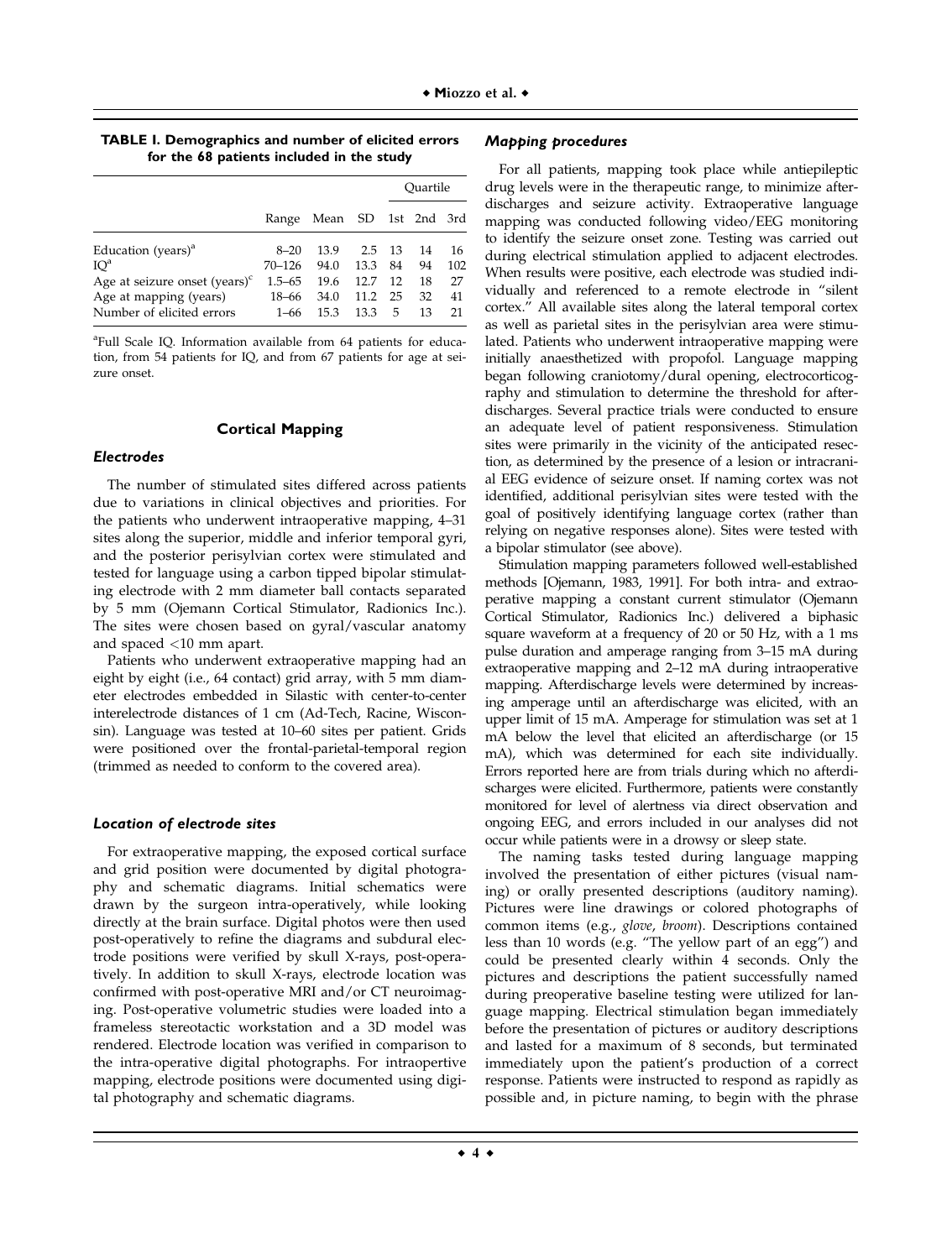"This is a." Sites were considered critical for task performance if (a) the patient could not name target items during stimulation, but provided correct responses upon cessation of stimulation and (b) at least 75% of responses were inaccurate. Visual and auditory naming was tested for language mapping with 50 patients, whereas only visual or auditory naming was tested with 15 and 3 patients, respectively. Patients named the stimuli using their dominant language (English: 65; Spanish: 2; Macedonian: 1).

#### **Error Scoring and Localization**

Naming errors elicited during cortical mapping were classified in one of the following categories.

- a. Semantic errors: incorrect responses in which target words were substituted by words similar in meaning. In some of the analyses, semantic errors were further divided into coordinate, superordinate, and associated errors. For coordinate errors, incorrect words corresponded to items from the same semantic category of the target words, as in lemon  $\rightarrow$  "pear" or brush  $\rightarrow$ "comb." For superordinate errors, the name of the item category was provided as a response (apple  $\rightarrow$  "fruit"). Associative errors corresponded to objects or actions related to the target concept (clock  $\rightarrow$  "time;" cake  $\rightarrow$ "eating") though from different semantic categories.
- b. Phonological errors: incorrect responses that sounded like the target words. Utilizing a criterion widely used in neuropsychology research, phonological errors were defined as responses sharing at least 50% of the target phonemes, as in the examples brush  $\rightarrow$ "brish" or *horn*  $\rightarrow$  "corn." Errors in which only the first syllable of multisyllabic words was produced (camera  $\rightarrow$  "ca") were scored as phonological errors even if the response comprised less than 50% of target phonemes. We reasoned that these errors were likely to arise from a weak activation of phonological information, like those in which more target phonemes were preserved. Phonological responses could correspond to real words or neologisms.
- c. Other errors: incorrect responses not classifiable as semantic or phonological errors.
- d. Non-responses: failures to produce spoken responses within the 8 seconds during which electrical stimulation was applied. However, the classification of nonresponses further required correct naming soon after the cessation of the electrical stimulation. This procedure ensured that naming failures were not due to inability to recognize the pictures or understand the descriptions.
- e. Delayed responses: correct responses produced after 3 seconds from stimulus presentation, but still within the 8 seconds stimulation interval.

The scoring of semantic errors and delayed responses was problematic in auditory naming. Considering that the presentation of oral descriptions could require 4 seconds, and that delayed responses required a minimum interval of 4–6 seconds, there was frequently insufficient time for a delayed response within the 8 seconds stimulation interval. Furthermore, responses could be semantically related to one of the words included in the description instead of the word the description was supposed to prompt. For example, the response "diner" to the description "The list of food served at a restaurant" could have been induced by the word restaurant rather than the target word menu. Given these issues, semantic errors and delayed responses were not scored in auditory naming; only phonological errors and non responses were scored in this task. Phonological errors and non-responses were combined from picture and auditory naming in order to analyze the largest response pool available. Semantic errors, other errors, and delayed responses were analyzed only in picture naming.

By using the precise localization of the cortical stimulation that induced an error, we identified (a) in which temporal gyrus (ITG, MTG, or STG) the error occurred, and (b) its distance from the temporal pole obtained using 0.5 cm intervals. Errors were grouped within three temporal regions: anterior (1–3 cm), middle (4–6 cm), and posterior (7–9 cm).

#### **Error Analyses**

Analyses aimed to determine whether a specific type of error (e.g., semantic) was elicited with similar or different frequencies across temporal cortices along either the vertical or the horizontal axis. Analyses were of three kinds.

#### (a) Whole corpus analyses

A first type of aggregated analyses was based on the whole error corpus and compared error distributions across the three temporal gyri (ITG, MTG, and STG) or the three temporal regions (anterior, middle, posterior). For example, we compared the total number of semantic errors elicited during cortical stimulation in ITG, MTG, and STG, respectively. Because the same error set was used for comparing multiple types of errors  $(N = 4)$ , a Bonferroni correction was applied ( $\alpha = 0.012$ ). Follow-up analyses were carried out to explore significant differences obtained in whole corpus analyses and aimed to identify the specific temporal gyri (or temporal regions) in which error frequencies varied. For example, in one of the follow-up analyses we compared the number of semantic errors induced in MTG and STG.

#### (b) Same-items analyses

Because different stimuli were probed across sites, we were concerned that errors might, in part, have been related to the particular stimuli tested at each site. To address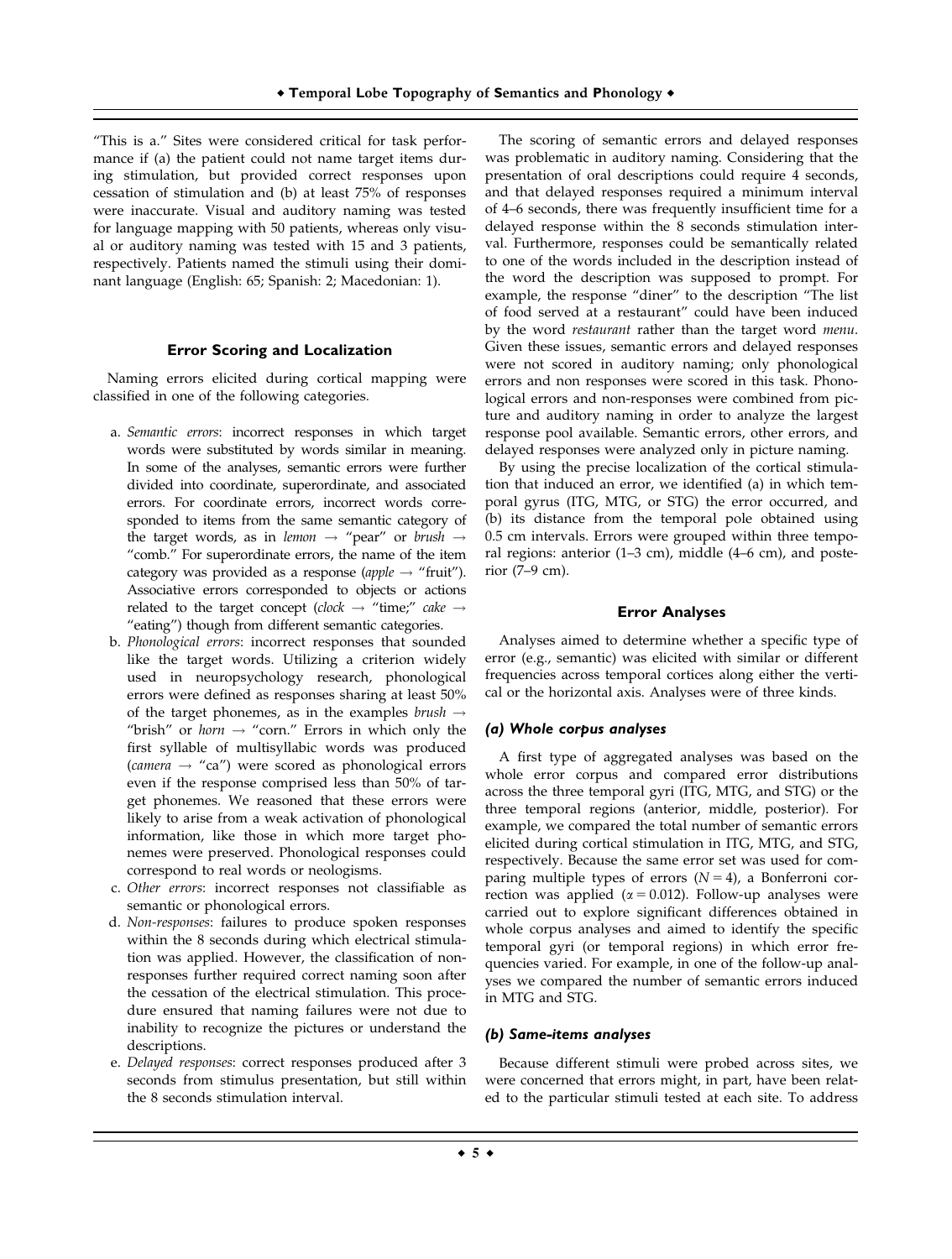this, in same-items analyses we only included those responses elicited by items that were tested in multiple temporal gyri or temporal regions. We reasoned that if same-items analyses confirmed the results of the whole corpus analyses, this would suggest that errors reflected the nature of the brain region being tested (unrelated to the specific items) and thus, could conclude more firmly that variation in error distribution was related to cortical organization. Because not all items elicited errors in multiple temporal gyri or temporal regions, same-items analyses were based on only a set of errors from the whole corpus. Furthermore, same-items analyses could be conducted on a substantial number of errors (>100) only if pairwise comparisons were used. Therefore, the total occurrences of a type of error (e.g., semantic) were compared between temporal gyri (ITG vs. MTG; ITG vs. STG; MTG vs. STG), or between temporal regions (anterior vs. middle; anterior vs. posterior; middle vs. posterior). It should be noted that due to differences in the particular stimuli tested over sites, the set of errors varied across same-items analyses. Whenever a set of errors was used for comparing multiple types of errors, a Bonferroni correction was applied.

## (c) Same-patients analyses

The analyses described above were carried out on errors aggregated from all patients. In contrast, same-patients analyses examined errors produced by individual patients in order to assess whether data from individual patients replicated results that emerged with aggregated data. Errors were available from all of the temporal gyri or all of the temporal regions with only a few patients, since, in some locations, mapping was not a clinical priority or naming failures could not be elicited. Only semantic errors and non-responses were produced in sufficient numbers by these patients to permit adequately reliable analyses. Demographics and clinical information regarding these patients are presented in Table II. These patients are generally comparable to the rest of patients in our study for demographic as well as clinical features. Error proportions for each error and from each location were entered in same-patients analysis. For example, for the semantic errors in MTG, we used the proportion of semantic errors in MTG out of the total errors in MTG. Because of multiple testing, Bonferroni correction was used.

#### **RESULTS**

There were 594 errors in picture naming and 449 in auditory naming.

The frequencies of the various types of errors in picture naming is shown in Table III. Non-responses represented the most common type of error (57%) in picture naming followed by semantic errors (23%). By contrast, phonological errors (2%) and other errors (1%) occurred rather infrequently. Non-responses and phonological errors were also scored in auditory naming and their rates (nonresponses: 73%; phonological errors: 6%) were similar to those in visual naming. The whole error corpus examined in our study comprised 136 semantic errors, 35 phonological errors, 670 non-responses, and 93 delayed responses. As described in the Methods section, semantic errors and delayed responses were from picture naming, whereas phonological errors and non-responses were from picture naming and auditory naming. The number of errors that individual patients contributed to the whole error corpus ranged from 1 to 66, with a median of 13 (further information on the error distribution is presented in Table I). Although 51% of the errors were from patients in the  $4<sup>th</sup>$ quartile, a substantial proportion of errors were from the other patients. Figure 1 shows how the errors from the whole corpus distribute over the left temporal cortices. Table IV shows, for each type of error, the number of occurrences across temporal gyri or temporal regions. Individual patients contributed an average of 1–2 semantic errors, phonological errors, and delayed responses, which indicates that a rather diversified group of patients produced these errors and responses. Non-responses occurred more frequently ( $\sim$ 5–8 per patient), which reflects the large number of non-responses in our corpus; nevertheless, even non-responses were elicited in many patients.

Within the whole error corpus, error frequencies varied across gyri (ITG =  $20\%$ ; MTG =  $40\%$ ; STG =  $40\%$ ) but comparably in picture and auditory naming. Furthermore, more errors were induced in posterior than middle and anterior temporal cortices (49% vs. 38% vs.13%), and such differences were found in both picture naming and auditory naming.

#### **Error Localization: Whole Corpus Analyses**

As shown by Figure 2, each type of error appears to distribute differently across temporal gyri. Comparisons conducted for each type of error confirmed that error occurrences varied across temporal gyri (semantic errors:  $\chi^2(2) = 33.57$ , P(corrected) < 0.0001; phonological errors:  $\chi^2(2) = 9.66$ ,  $P(\text{corrected}) < 0.01$ ; non-responses:  $\chi^2(2) =$ 20.00, P(corrected) < 0.001; delayed responses:  $\chi^2(2) = 20.65$ ,  $P$ (corrected) < 0.001). The results of follow-up tests that were carried out to explore the nature of the differences observed with each type of error are shown in Table V. These results indicate that differences were attributable to each error type having a significantly higher frequency in one of the gyri: non-responses in ITG, semantic errors in MTG, and phonological errors and delayed responses in STG.

As illustrated in Figure 3, the various types of errors appear to distribute differently also across horizontal temporal regions (anterior, middle, and posterior). Significant differences were found with semantic errors  $(\chi^2(2))$  = 17.33, P(corrected) < 0.0001), non-responses  $[\chi^2(2) = 10.39$ ,  $P(\text{corrected}) < 0.01$ ], and delayed responses  $[\chi^2(2) = 7.70]$ ,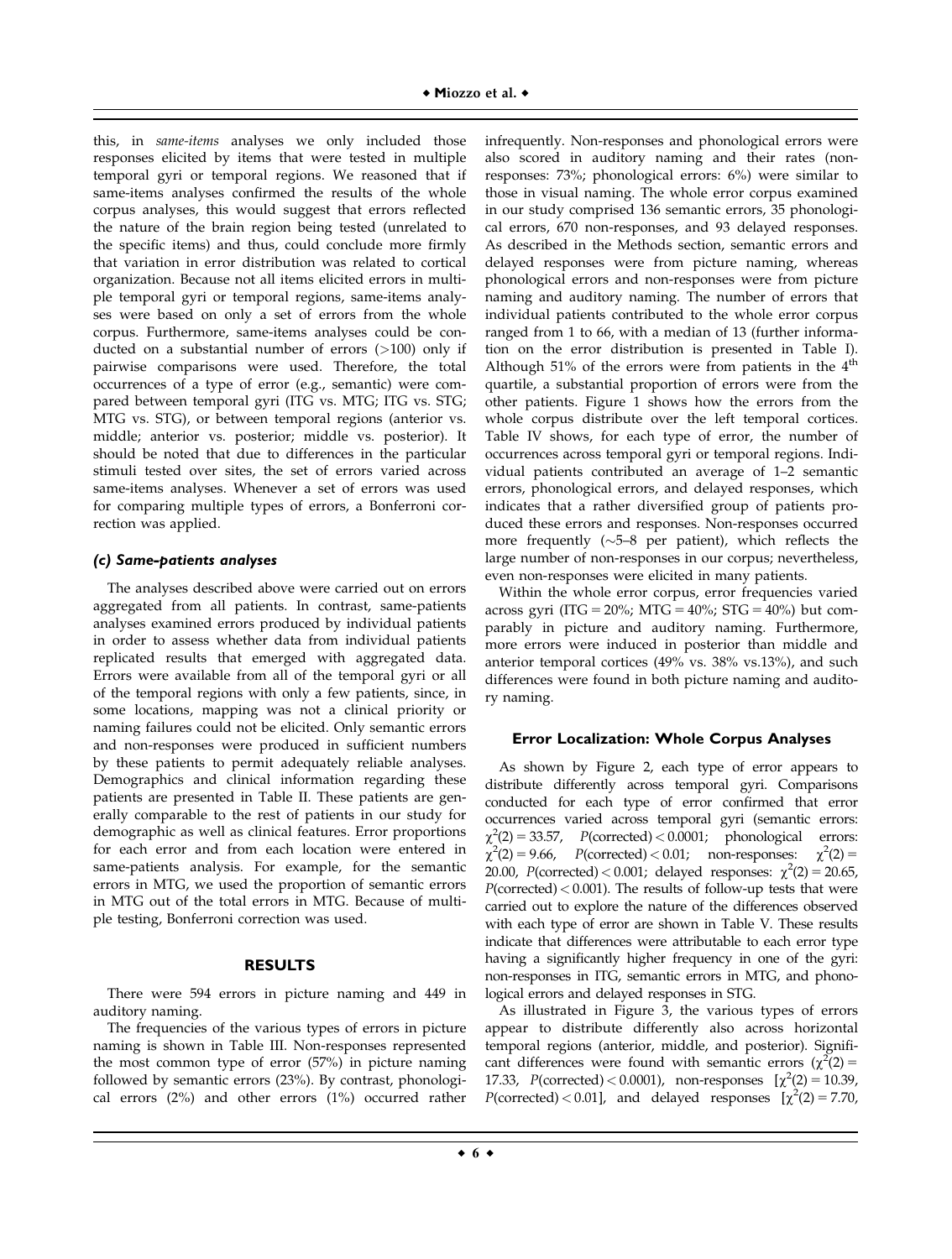| Patient        | Sex <sup>a</sup>          | Handednessb   | Education<br>$(Years)^{b}$ | $\mathrm{IQ}^{\mathrm{c}}$ | Epilepsy<br>Onset Age<br>(Years) | Age<br>(Years) | MTS <sup>d</sup> | Lesion |
|----------------|---------------------------|---------------|----------------------------|----------------------------|----------------------------------|----------------|------------------|--------|
| $\mathbf{1}$   | M                         | ${\mathbb R}$ | 13                         | 85                         | 6                                | 36             |                  | Yes    |
| $\overline{2}$ | $\mathbf M$               | ${\mathbb R}$ | 12                         | 74                         | $\overline{4}$                   | 42             |                  | Yes    |
| 3              | F                         | $\mathbb R$   | 14                         | 77                         | $\mathfrak{Z}$                   | 27             |                  | Yes    |
| 4              | M                         | ${\bf R}$     | 13                         | 114                        | 26                               | 29             | Yes              |        |
| 5              | F                         | $\mathbb{R}$  | 12                         | 103                        | 18                               | 22             |                  | Yes    |
| 6              | F                         | $\mathbb{R}$  | 16                         | 90                         | $\overline{4}$                   | 28             |                  | Yes    |
| 7              | F                         | $\mathbb{R}$  | 13                         | 75                         | 13                               | 32             |                  |        |
| 8              | M                         | L             | 14                         | 93                         | 26                               | 29             |                  |        |
| 9              | F                         | $\mathbb{R}$  | 14                         | 83                         | 5                                | 47             |                  |        |
| 10             | M                         | $\mathbb R$   | 8                          | 71                         | 17                               | 64             | Yes              |        |
| 11             | F                         | $\mathbb R$   | 16                         | n.a.                       | 10                               | 33             |                  |        |
| 12             | M                         | $\mathbb R$   | 13                         | 93                         | 22                               | 24             |                  | Yes    |
| 13             | M                         | $\mathbb{R}$  | 11                         | 101                        | 13                               | 18             |                  | Yes    |
| 14             | F                         | $\mathbb{R}$  | 13                         | 85                         | 15                               | 19             |                  |        |
| 15             | F                         | $\mathbb{R}$  | 16                         | 116                        | 11                               | 48             |                  | Yes    |
| 16             | ${\bf F}$                 | $\mathbb R$   | 11                         | 78                         | 40                               | 45             |                  | Yes    |
| 17             | ${\bf F}$                 | $\mathbb{R}$  | 13                         | ${\bf 78}$                 | 19                               | 23             |                  |        |
| 18             | ${\bf F}$                 | $\mathbb R$   | 14                         | 93                         | 12                               | 41             |                  |        |
| 19             | F                         | $\mathbb R$   | 10                         | 84                         | 16                               | 40             | Yes              |        |
| 20             | M                         | L             | 16                         | 126                        | 20                               | 33             |                  | Yes    |
| 21             | M                         | L             | 14                         | 102                        | 8                                | 20             |                  |        |
| 22             | M                         | $\mathbb{R}$  | 16                         | 104                        | 31                               | 51             |                  |        |
| 23             | F                         | $\mathbb R$   | 10                         | 75                         | 10                               | 32             |                  |        |
| 24             | M                         | $\mathbb{R}$  | 12                         | 87                         | 6                                | 37             | Yes              |        |
| 25             | M                         | ${\bf R}$     | 17                         | 101                        | 12                               | 41             | Yes              |        |
| 26             | F                         | L             | 13                         | $88\,$                     | 15                               | 33             |                  | Yes    |
| 27             | $\boldsymbol{\mathrm{F}}$ | ${\bf R}$     | 18                         | 98                         | 17                               | 45             |                  |        |
| 28             | F                         | $\mathbb{R}$  | 16                         | 82                         | 34                               | 39             |                  |        |

|  | <b>TABLE II. Demographics of patients included in same-patients analyses</b> |
|--|------------------------------------------------------------------------------|
|  |                                                                              |

 ${}^{a}$ M = male, F = female.<br><sup>b</sup>R = right, I = left.

 ${}^{\text{b}}\text{R}$  = right, L = left.

Full scale IQ.

<sup>d</sup>MTS = medial temporal sclerosis. Patients 1–8 contributed errors for analyses in temporal gyri, patients 9–17 in temporal regions, and patients 17–28 in both temporal gyri and temporal regions.

 $P = 0.02$ ]. However, each type of error showed a different gradient, as revealed by further follow-up tests presented in Table III. Non-responses accounted for more errors in anterior cortical regions (76%) as compared to middle (61%) and posterior (63%) cortical regions. By contrast, semantic errors were more frequent among errors induced in middle

| Type of errors      | N   | $\frac{0}{0}$ |
|---------------------|-----|---------------|
| Semantic errors     | 136 | 23%           |
| Phonological errors | 9   | $1\%$         |
| Other errors        | 15  | 2%            |
| Non-responses       | 341 | 57%           |
| Delayed responses   | 93  | 16%           |
| Total responses     | 594 |               |

temporal regions (33%) than anterior (15%) or posterior (18%) temporal regions. Furthermore, delayed responses occurred more so among the errors in posterior temporal regions (17%) than anterior and middle temporal regions (both 4%).

# **Error Localization: Same-Items Analyses**

The results of analyses restricted to items that elicited errors in two temporal gyri or temporal regions largely replicated results obtained with the whole error corpus. Concerning gyri distributions, results of same-item analyses (Table V) revealed that each type of error occurred most frequently in one gyrus: in ITG for non-responses, in MTG for semantic errors, and in STG for phonological errors and delayed responses. The results concerning the errors in temporal regions (Table VI) showed that non-responses were especially frequent in the anterior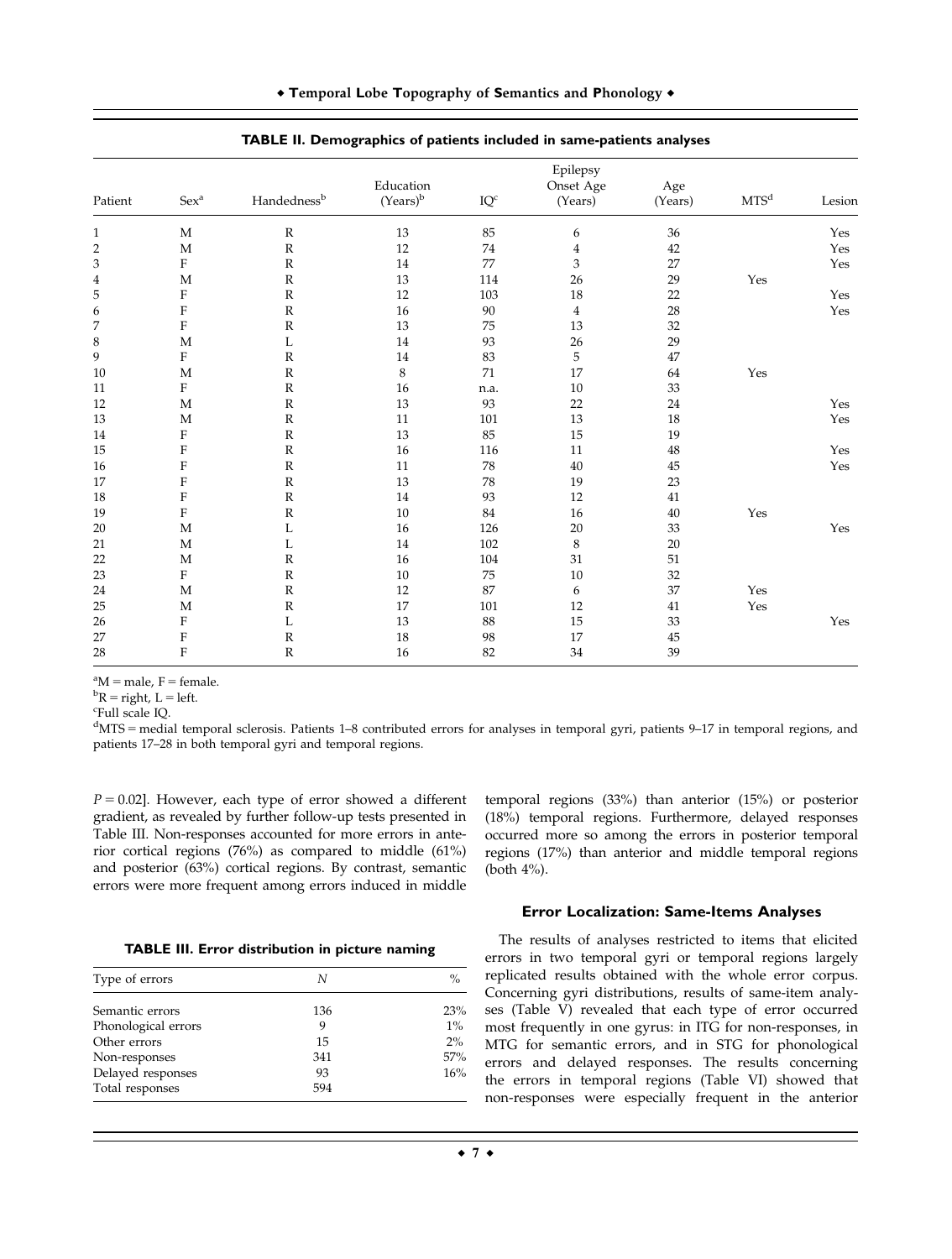

**Figure 1.**

Localization of naming errors elicited in left hemisphere cortices. Semantic errors  $= 136$ ; phonological errors = 35; non-responses = 670; delayed responses = 93. Semantic errors and delayed responses were elicited in picture naming; phonological errors and non-responses in picture and auditory naming.

temporal region, semantic errors in the middle temporal region, and delayed responses were produced significantly more often in posterior than anterior regions (there was insufficient data to carry out the same-item analysis with phonological errors).

# **Error Localization: Same-Patients Analyses**

With a few patients, cortical stimulation affected naming in all temporal gyri and temporal regions and induced a sufficiently large number of semantic errors and non-responses.

**TABLE IV. Number of errors (**N**), number of patients who produced the errors (Pts), and number of errors per patient (**N**/Pt) across temporal areas**

|            |     | Semantic errors |      | Phonological errors |     |      | Non-responses |     | Delayed responses |                |     |      |
|------------|-----|-----------------|------|---------------------|-----|------|---------------|-----|-------------------|----------------|-----|------|
|            | N   | Pts             | N/Pt | N                   | Pts | N/Pt | N             | Pts | N/Pt              | N              | Pts | N/Pt |
| <b>ITG</b> | 16  | 12              | 1.3  | 4                   | 3   | 1.3  | 160           | 22  | 7.3               | $\overline{ }$ | ◠   | 3.5  |
| <b>MTG</b> | 82  | 32              | 2.6  | 8                   | 6   | 1.3  | 257           | 41  | 6.3               | 25             | 14  | 1.8  |
| <b>STG</b> | 38  | 23              | 1.7  | 23                  | 14  | 1.6  | 253           | 46  | 5.5               | 61             | 22  | 2.8  |
| Total      | 136 |                 |      | 35                  |     |      | 670           |     |                   | 93             |     |      |
| Ant.       | 17  | 13              | 1.3  | $\mathcal{L}$       | റ   | 1.0  | 133           | 31  | 4.3               | 12             | 11  | 1.1  |
| Mid.       | 78  | 40              | 2.0  | 20                  | 11  | 1.8  | 282           | 44  | 6.4               | 40             | 16  | 2.5  |
| Post.      | 41  | 18              | 2.3  | 13                  | 8   | 1.6  | 255           | 32  | 8.0               | 41             | 13  | 3.2  |
| Total      | 136 |                 |      | 35                  |     |      | 670           |     |                   | 93             |     |      |

ITG = inferior temporal gyrus; MTG = middle temporal gyrus; STG = superior temporal gyrus; Ant. = anterior temporal region; Mid.-= middle temporal region; Post. = posterior temporal region.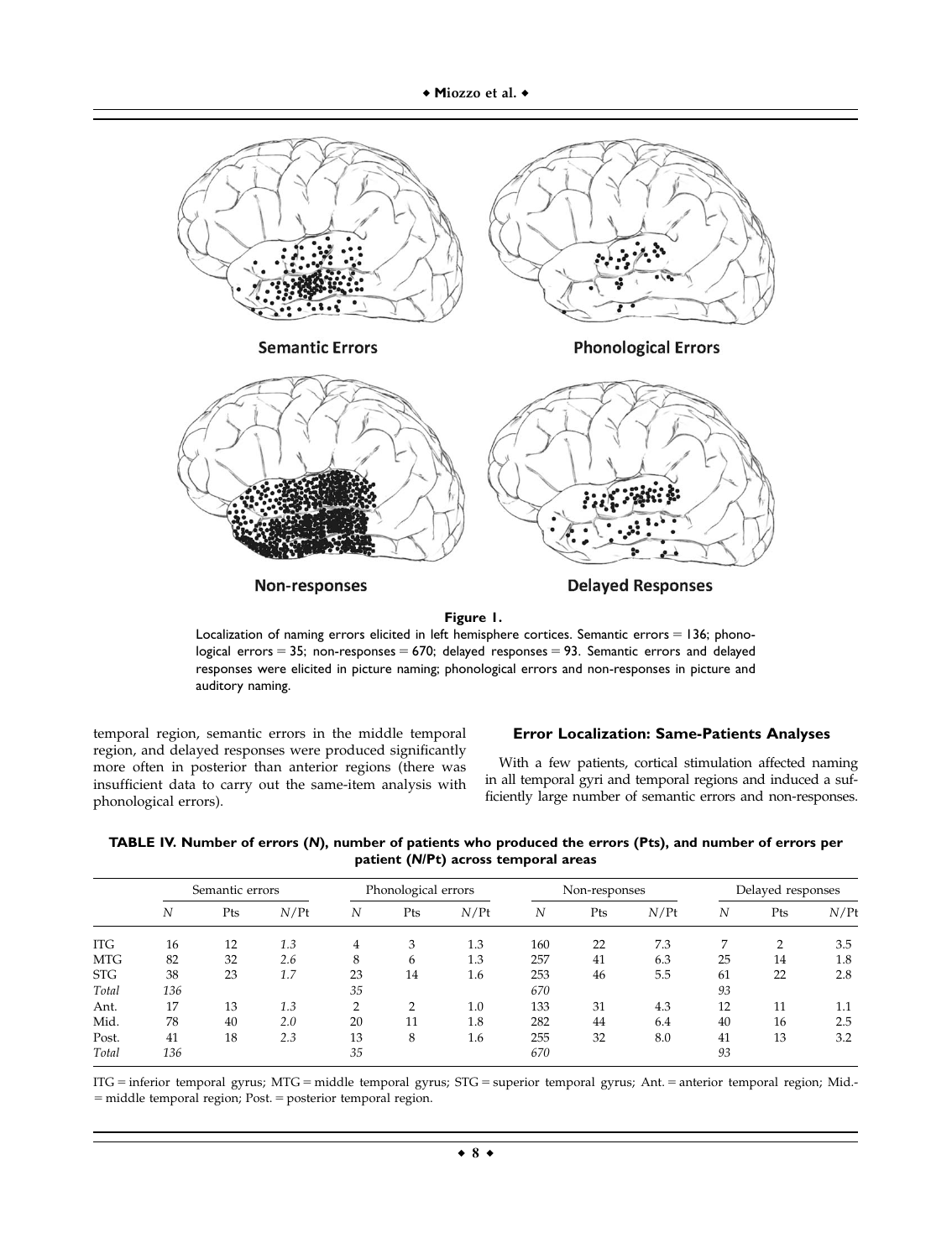

**Figure 2.**

Percentages of errors elicited in each gyrus.  $ITG =$  inferior temporal gyrus;  $MTG = mid$ dle temporal gyrus;  $STG = superior$ temporal gyrus. \* indicates the gyrus where a type of errors occurred significantly more frequently.

Semantic errors occurred unevenly, both across temporal gyri  $[F(2, 36) = 4.71, P(corrected) < 0.05]$  and temporal regions [F(2,  $38$ ) = 4.14, P(corrected) < 0.05]. These differences reflect the greater incidence of semantic errors in MTG than STG [25% vs.  $6\%$ ;  $t(18) = 4.12$ ,  $P < 0.001$ ; ITG = 18%], and in middle than anterior temporal regions [25% vs. 7%;  $t(19)=2.4$ ,  $P < 0.05$ ; posterior =  $17\%$ ]. Although semantic errors were numerically more frequent in MTG than ITG (25% vs. 18%) and in middle than posterior temporal regions (25% vs. 17%), these differences did not reach significance ( $P > 0.05$ ). No significant differences were found with non-responses across temporal gyri  $(ITG = 74\%, MTG = 63\%, STG = 65\%)$  or temporal regions (anterior =  $82\%$ , middle =  $64\%$ , posterior =  $73\%$ ).

#### Semantic errors

The corpus of semantic errors included 96 coordinate errors (lemon  $\rightarrow$  "pear;" 71%), 33 associated errors (clock  $\rightarrow$ 

|                              |                                                         | Same-items analyses                                 |     |  |  |
|------------------------------|---------------------------------------------------------|-----------------------------------------------------|-----|--|--|
|                              | Whole-corpus analyses                                   | N Analyzed Errors                                   |     |  |  |
| Semantic errors <sup>a</sup> |                                                         |                                                     |     |  |  |
| ITG vs. MTG                  | $16\%$ vs. $35\%$ ***<br>$\chi^2(1)$ =14.56, P = 0.0001 | $17\%$ vs. 38% *<br>$\chi^2(1)$ =7.48, P (corr)<.05 | 132 |  |  |
| ITG vs. STG                  | $16\%$ vs. $14\%$<br>$\chi^2(1)$ < 1                    | $18\%$ vs. $16\%$<br>$\chi^2(1)$ < 1                | 134 |  |  |
|                              |                                                         |                                                     |     |  |  |

| TABLE V. Errors (%) and results of whole corpus analyses and same-items analyses - Temporal gyri |  |  |  |  |  |  |  |  |  |
|--------------------------------------------------------------------------------------------------|--|--|--|--|--|--|--|--|--|
|--------------------------------------------------------------------------------------------------|--|--|--|--|--|--|--|--|--|

|                                  | $\gamma$ (1) = 14.56, $\gamma$ = 0.0001 | $\gamma$ (1) = /.48, P (corr) <.05   |     |
|----------------------------------|-----------------------------------------|--------------------------------------|-----|
| ITG vs. STG                      | $16\%$ vs. $14\%$                       | $18\%$ vs. $16\%$                    | 134 |
|                                  | $\chi^2(1)$ < 1                         | $\chi^2(1)$ < 1                      |     |
| MTG vs. STG                      | 35% vs. 14% ***                         | 32% vs. 15% **                       | 262 |
|                                  | $\chi^2(1)$ =19.32, P < 0.0001          | $\chi^2(1)$ =10.22, P (corr)=.01     |     |
| Phonological errors <sup>b</sup> |                                         |                                      |     |
| ITG vs. MTG                      | $2\%$ vs. $2\%$                         | $2\%$ vs. $2\%$                      | 302 |
|                                  | $\chi^2(1)$ < 1                         | $\chi^2(1)$ < 1                      |     |
| ITG vs. STG                      | $2\%$ vs. $5\%$ *                       | $2\%$ vs. $9\%$ *                    | 278 |
|                                  | $\chi^2(1) = 4.12, P < 0.05$            | $\chi^2(1)$ =5.92, P (corr) = 0.05   |     |
| MTG vs. STG                      | $2\%$ vs. 5% **                         | $2\%$ vs. $7\%$ *                    | 462 |
|                                  | $\gamma^2(1) = 7.38, P < 0.01$          | $\chi^2(1)$ =9.01, P (corr) < 0.05   |     |
| Non-responses <sup>b</sup>       |                                         |                                      |     |
| ITG vs. MTG                      | 77% vs. 62% ***                         | 77% vs. $64\%$ *                     | 302 |
|                                  | $\chi^2(1)$ =15.13, P < 0.0001          | $\chi^2(1)$ =7.02, P < (corr) 0.05   |     |
| ITG vs. STG                      | 77% vs. 60% ***                         | 81% vs. $60\%$ ***                   | 278 |
|                                  | $\chi^2(1)$ =18.69, P < 0.0001          | $\chi^2(1)$ =14.44, P (corr) = 0.001 |     |
| MTG vs. STG                      | $62\%$ vs. $60\%$                       | $65\%$ vs. 58%                       | 462 |
|                                  | $\chi^2(1)$ < 1                         | $\chi^2(1)=2.62, P=0.11$             |     |
| Delayed responses <sup>a</sup>   |                                         |                                      |     |
| ITG vs. MTG                      | 7% vs. 11%                              | $9\%$ vs. $18\%$                     | 132 |
|                                  | $\chi^2(1)=1.87, P=0.17$                | $\chi^2(1)=2.31, P=0.13$             |     |
| ITG vs. STG                      | $7\%$ vs. $23\%$ ***                    | 4% vs. 19% $*$                       | 134 |
|                                  | $\chi^2(1)$ =17.46, P < 0.0001          | $\chi^2(1)$ =6.89, P (corr) < 0.05   |     |
| MTG vs. STG                      | $11\%$ vs. $23\%$ ***                   | 10% vs. 24% **                       | 262 |
|                                  | $\chi^2(1)$ =16.41, P < 0.0001          | $\chi^2(1)$ =8.85, P (corr) < 0.01   |     |
|                                  |                                         |                                      |     |

 $ITG =$  inferior temporal gyrus;  $MTG =$  middle temporal gyrus;  $STG =$  superior temporal gyrus.

Errors from picture naming.

<sup>b</sup>Errors from picture and auditory naming.

"Differences significant at  $P = 0.05$  (\*),  $P = 0.01$  (\*\*) and  $P = 0.001$  (\*\*\*); P (corr) = p corrected (by .05) for same-items analyses repeated with the same error sets.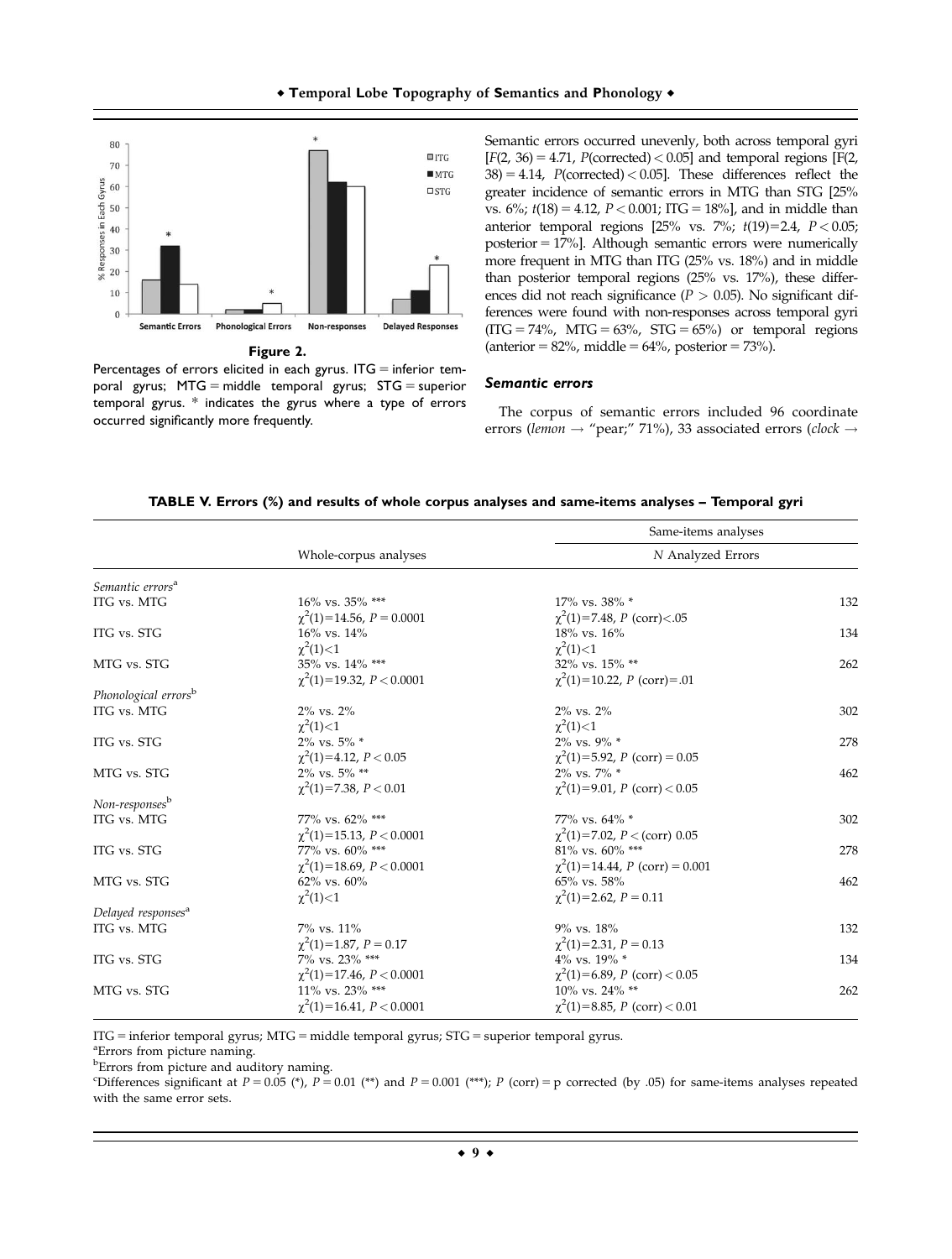

Semantic Errors Phonological Errors Non-responses Delayed Responses

**Figure 3.**

Percentages of errors elicited in each temporal region. Ant.  $=$  anterior temporal region;  $Mid = middle$  temporal region; Post. = posterior temporal region.

"time;" 24%), and 7 superordinate errors (grape  $\rightarrow$  "fruit;" 5%). The distribution of coordinate errors varied across gyri  $[\chi^2(2) = 26.96, P < 0.0001]$  as well as across posterior,

middle and anterior cortical regions  $[\chi^2(2) = 20.99]$ ,  $P < 0.0001$ ]. As shown in Figure 4, this reflected a greater proportion of coordinate errors in MTG than ITG

| TABLE VI. Errors (%) and results of whole corpus analyses and same-items analyses – Temporal regions |  |  |  |  |  |  |  |  |  |  |  |  |  |  |  |  |  |  |
|------------------------------------------------------------------------------------------------------|--|--|--|--|--|--|--|--|--|--|--|--|--|--|--|--|--|--|
|------------------------------------------------------------------------------------------------------|--|--|--|--|--|--|--|--|--|--|--|--|--|--|--|--|--|--|

|                                  |                                     | Same-items analyses                 |     |
|----------------------------------|-------------------------------------|-------------------------------------|-----|
|                                  | Whole corpus analyses               | N Analyzed Errors                   |     |
| Semantic errors <sup>a</sup>     |                                     |                                     |     |
| Ant. vs. Mid.                    | $15\%$ vs. 33% **                   | 19% vs. 31% *                       | 266 |
|                                  | $\gamma^2(1) = 7.62, P < 0.01$      | $\chi^2(1)$ =5.05, P (corr) < 0.05  |     |
| Ant. vs. Post.                   | 15% vs. 18%                         | 14% vs. 22%                         | 102 |
|                                  | $\chi^2(1)$ < 1                     | $\chi^2(1)=1.07, P=0.29$            |     |
| Mid. vs. Post.                   | 18% vs. 33% ***                     | $17\%$ vs. $30\%$ *                 | 262 |
|                                  | $\chi^2(1)$ =14.34, P = 0.0001      | $\chi^2(1)$ =6.84, P (corr) < 0.05  |     |
| Phonological errors <sup>b</sup> |                                     |                                     |     |
| Ant. vs. Mid.                    | $1\%$ vs. $3\%$                     |                                     |     |
|                                  | $\chi^2(1)=2.51, P=0.12$            |                                     |     |
| Ant. vs. Post.                   | $1\%$ vs. $4\%$ *                   |                                     |     |
|                                  | $\chi^2(1)=3.71, P=0.05$            |                                     |     |
| Mid. vs. Post.                   | $3\%$ vs. $4\%$                     |                                     |     |
|                                  | $\chi^2(1)$ < 1                     |                                     |     |
| Non-responsesb                   |                                     |                                     |     |
| Ant. vs. Mid.                    | 76% vs. 61% ***                     | 62% vs. $47\%$ **                   | 266 |
|                                  | $\gamma^2(1) = 10.28$ , $P = 0.001$ | $\chi^2(1)$ =6.68, P (corr) < 0.01  |     |
| Ant. vs. Post.                   | $76\%$ vs. $63\%$ **                | 80% vs. 53% **                      | 102 |
|                                  | $\chi^2(1) = 7.71$ , p < 0.01       | $\chi^2(1)$ =10.78, P (corr) < 0.01 |     |
| Mid. vs. Post.                   | $61\%$ vs. $63\%$                   | 49% vs. $62%$                       | 262 |
|                                  | $\chi^2(1)$ < 1                     | $\chi^2(1)$ =4.46, P (corr) = 0.07  |     |
| Delayed responses <sup>a</sup>   |                                     |                                     |     |
| Ant. vs. Mid.                    | 4% vs. $17\%$ **                    | 15% vs. 19%                         | 266 |
|                                  | $\chi^2(1) = 7.28, P < 0.01$        | $\chi^2(1)$ < 1                     |     |
| Ant. vs. Post.                   | $4\%$ vs. $17\%$ <sup>**</sup>      | 2% vs. 24% **                       | 102 |
|                                  | $\gamma^2(1) = 7.40, P < 0.01$      | $\chi^2(1)$ =10.66, P (corr) < 0.01 |     |
| Mid. vs. Post.                   | 17% vs. 17%                         | 19% vs. 17%                         | 262 |
|                                  | $\chi^2(1)$ < 1                     | $\chi^2(1)$ < 1                     |     |

Ant. = anterior temporal region; Mid. = middle temporal region; Post. = posterior temporal region.

Errors from picture naming.

<sup>b</sup>Errors from picture and auditory naming. Differences significant at  $P = 0.05$  (\*),  $P = 0.01$  (\*\*) and  $P = 0.001$  (\*\*\*); P (corr) = P corrected (by .05) for same-items analyses repeated with the same error sets. The number of phonological errors was too small to conduct the same-item analyses..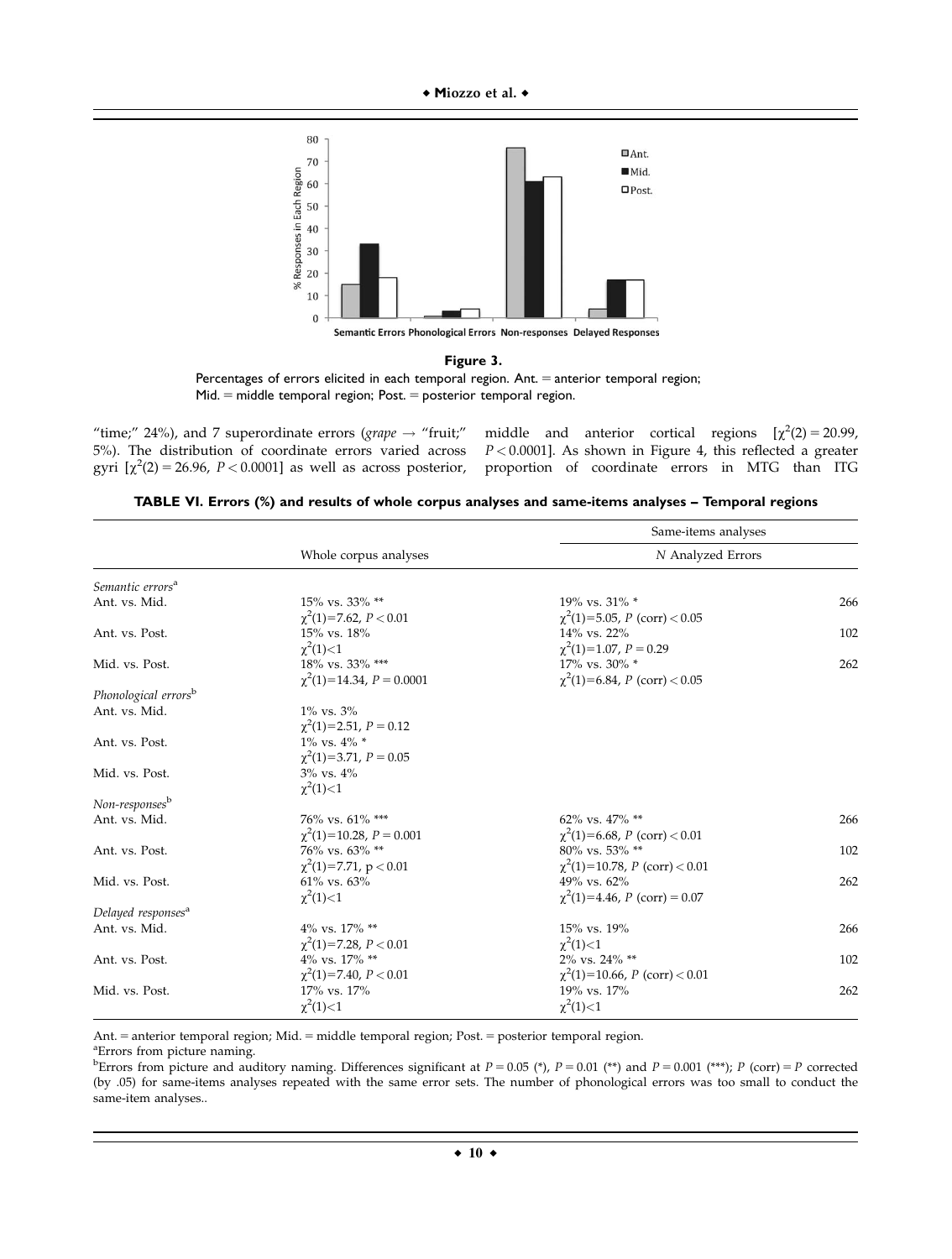

**Figure 4.**

Percentages of coordinate or associated errors elicited in each gyrus  $(A)$  or temporal region  $(B)$ . ITG = inferior temporal gyrus;  $MTG = mid$ dle temporal gyrus;  $STG = superior$  temporal gyrus; Ant.  $=$  anterior temporal region; Mid.  $=$  middle temporal region; Post.  $=$  posterior temporal region.  $*$  indicates the gyrus/ region in which coordinate errors occurred significantly more frequently. No significant differences were found in the distribution of associated errors.

 $[\chi^2(1) = 7.48, P < 0.01]$  or STG  $[\chi^2(1) = 24.69, P < 0.0001]$ and, horizontally, in middle temporal regions than anterior temporal regions  $[\chi^2(1) = 5.03, P < 0.05]$  or posterior temporal regions  $[\chi^2(1) = 19.77, P < 0.0001]$ . Associated errors differed from coordinate errors, demonstrating no significant differences in their distribution, either on the vertical or the horizontal plane.

We also examined the strength of the semantic relatedness between the target word and the word erroneously produced as a semantic error. Latent Semantic Analysis [LSA; Landauer and Duamis, 1997], which provides semantic relatedness scores based on co-occurrence frequencies in large text corpora, was used to quantify the degree of semantic relatedness between correct and incorrect words. LSA scores range from 0 (maximum semantic dissimilarity) to 1 (maximum semantic similarity). LSA scores were positively correlated with distance from the temporal pole of the stimulated site eliciting semantic errors  $[r = 0.21, t(134) = 2.49, P = 0.01]$ . Further analyses showed that this correlation is carried entirely by the

coordinate errors  $[r = 0.25, t(94)=2.56, P = 0.01]$  with negligible contribution from associated errors  $(r = 0.04)$ —see also Figure 5. In short, targets and errors tend to be more similar toward posterior temporal cortices.

## **GENERAL DISCUSSION**

Our results confirm the differences in error frequencies reported by Corina et al. [2010]: non-responses represented the most frequent errors, phonological errors were relatively infrequent, and, among semantic errors, coordinate errors were more common than associated errors. With over a thousand responses acquired from a large group of patients tested over two decades, using the same mapping protocol in the same brain region (i.e., left temporal cortex), this unique data set provided the opportunity to investigate topographical patterns of stimulation evoked naming errors. Analysis of these errors revealed distinct distributions across the left temporal cortex, with each error type appearing predominantly in a specific left temporal region: semantic errors in middle MTG, phonological errors and delayed responses in middle and posterior STG, and non-responses in anterior ITG. Furthermore, these error distributions were unrelated to particular stimuli, as no effect of stimuli differences appeared in analyses that controlled specifically for such effects. Moreover, the predominance of semantic errors in middle MTG was confirmed with same-patients analyses that examined errors produced by individual patients. Cluster analyses were used by Tate et al. [2014] to determine the distribution of semantic and phonological errors induced in spoken naming by cortical stimulation. Results of these cluster



#### **Figure 5.**

Target error similarity (LSA scores). Errors were elicited at various distances from the temporal pole and were of two kinds: coordinate (filled circles) and associated (open circles). The broken line indicates the best fit for the coordinate errors  $(r = 0.25, P = 0.01)$ , the solid line for the associated errors  $(r = 0.04)$ . Only coordinate errors were increasingly related to target words toward posterior temporal regions.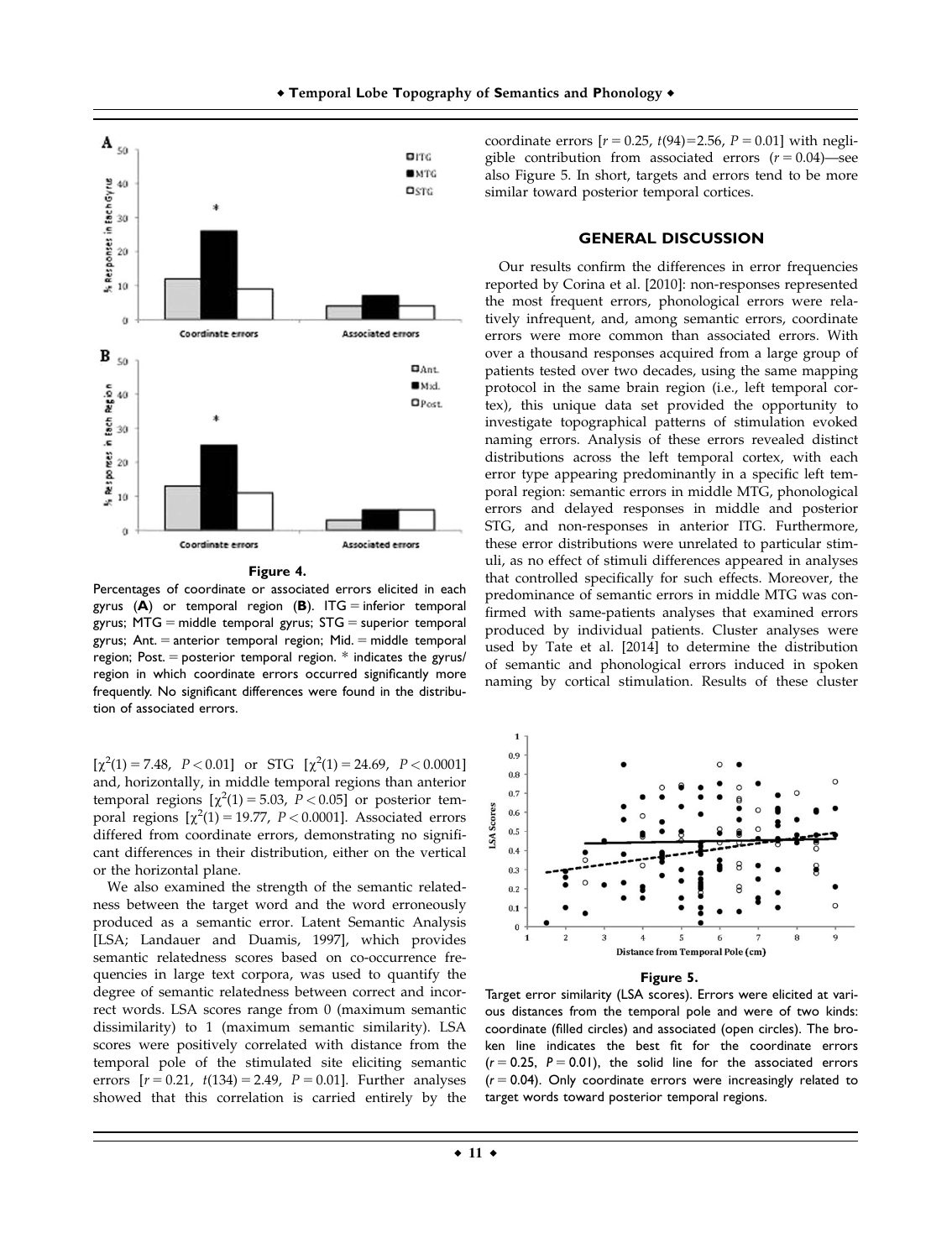analyses converge with our findings in showing partially distinct distributions between semantic and phonological errors induced in left temporal cortex. Further convergences appeared with phonological errors, which Tate et al. [2014] also found to occur especially in middle STG. However, while their analyses revealed clustering of semantic errors at the junction of posterior STG and supramarginal gyrus, in our corpus semantic errors tended to occur more inferiorly, a discrepancy possibly reflecting the smaller error sample analyzed by Tate et al. [2014]. Interestingly, these results converged with those from Hamberger et al. [2016] who probed the information available to patients during left temporal stimulation despite naming failure. Patients were queried about semantic features (Is it found indoors?) or phonological features (Does it begin with the sound "t" as in toy?). At sites below STG stimulation especially disrupted access to semantic information, whereas above STG, phonological processing was disrupted–the same topography we found with naming errors.

The distinct frequencies and distributions demonstrated by the various types of errors carries implications for the interpretation of the naming errors during speaking and the neurofunctional organization of word retrieval within temporal cortices, two issues discussed in turn below.

## **The Functional Causes of Naming Errors**

In considering the component processes that underlie word production, semantic errors have been functionally localized to both the semantic level and a subsequent level at which semantics and phonology interface. The hypothesis of a later source has been supported by results from computer simulations as well as by observations of semantic errors in patients with intact semantic processing [Caramazza and Hillis, 1990; Cloutman et al., 2009; Rapp and Goldrick, 2000], and has been explained as stemming from cascading of activation. Because activation of phonology is not restricted to the target word (chair), but also extends to other words similar in meaning (stool, bench, table), a semantically related word can be selected incorrectly in conditions of disturbed phonological processing. Under this explanation, the same phonological processes responsible for semantic errors could also give rise to phonological errors. This type of explanation would account for the semantic errors we found in middle and posterior STG, the region where phonological errors exhibited their peak of occurrence. However, the distinct cortical distribution we found for semantic and phonological errors makes it a plausible explanation for only a small set of semantic errors. A semantic source is more likely to account for most of the semantic errors in our corpus, which were elicited in MTG. Importantly, our results converge with results from neuroimaging [Binder et al., 2009; Fairhall and Caramazza, 2013; Wei et al., 2012] and transcranial magnetic stimulations using words [Whitney et al., 2010]

and picture stimuli [Hoffman et al., 2012] in identifying MTG as a region associated with semantic processing.

In theory, the delayed responses observed in our corpus could result from momentary problems in processing either semantic or phonological information. However, the cortical distribution of delayed responses constrains the interpretation of these errors. The different distribution demonstrated by delayed responses and semantic errors appears to rule out the possibility that delayed responses reflected problems in processing semantic information. This interpretation is in line with our working hypothesis that delayed responses were functionally equivalent to tipof-the-tongues, temporary word-production failures in which access to semantics is generally intact [Schwartz, 2002]. Our working hypothesis predicted—as we found little overlap in the distributions of delayed responses and semantic errors. On the other hand, the overlap consistently demonstrated by delayed responses with phonological errors suggests that delay responses results from momentary problems in accessing phonology. This interpretation strengthens our working hypothesis of a similarity between delayed responses and tip-of-the-tongues, as tipof-the-tongues frequently arise from temporary failures in accessing phonological information [Schwartz, 2002]. Uncertainties similar to those discussed for delayed responses concern non-responses, which can also relate to semantic and/or phonological processing. The nonresponses found in temporal regions where we also observed the highest concentrations of semantic errors, phonological errors, and delayed responses, were probably related to both semantic and phonological processes. However, the unique distribution of non-responses, which concentrated especially in anterior ITG, implies that these errors had other, more specific sources. Nevertheless, conclusions about non-responses should be drawn very cautiously – not only because the 'opacity' of non-responses makes their interpretation particularly difficult, but also because results with non-responses were replicated in whole corpus analyses and same-items analyses, but not in same-patients analyses.

# **The Temporal Processing of Semantics and Phonology**

Prior investigations of temporal lobe regions underlying semantic processing have focused primarily on midposterior regions and anterior temporal regions. The clustering of semantic errors we found in middle MTG appears to be most consistent with models that postulate significant contribution to semantic processing in picture naming mediated by the mid-posterior temporal region. An alternative view—the hypothesis of anterior temporal cortex as the primary site of semantic processing—was originally proposed based on results from semantic dementia [Hodges et al., 1992], a neuropathology caused by extensive bilateral damage in this region [Acosta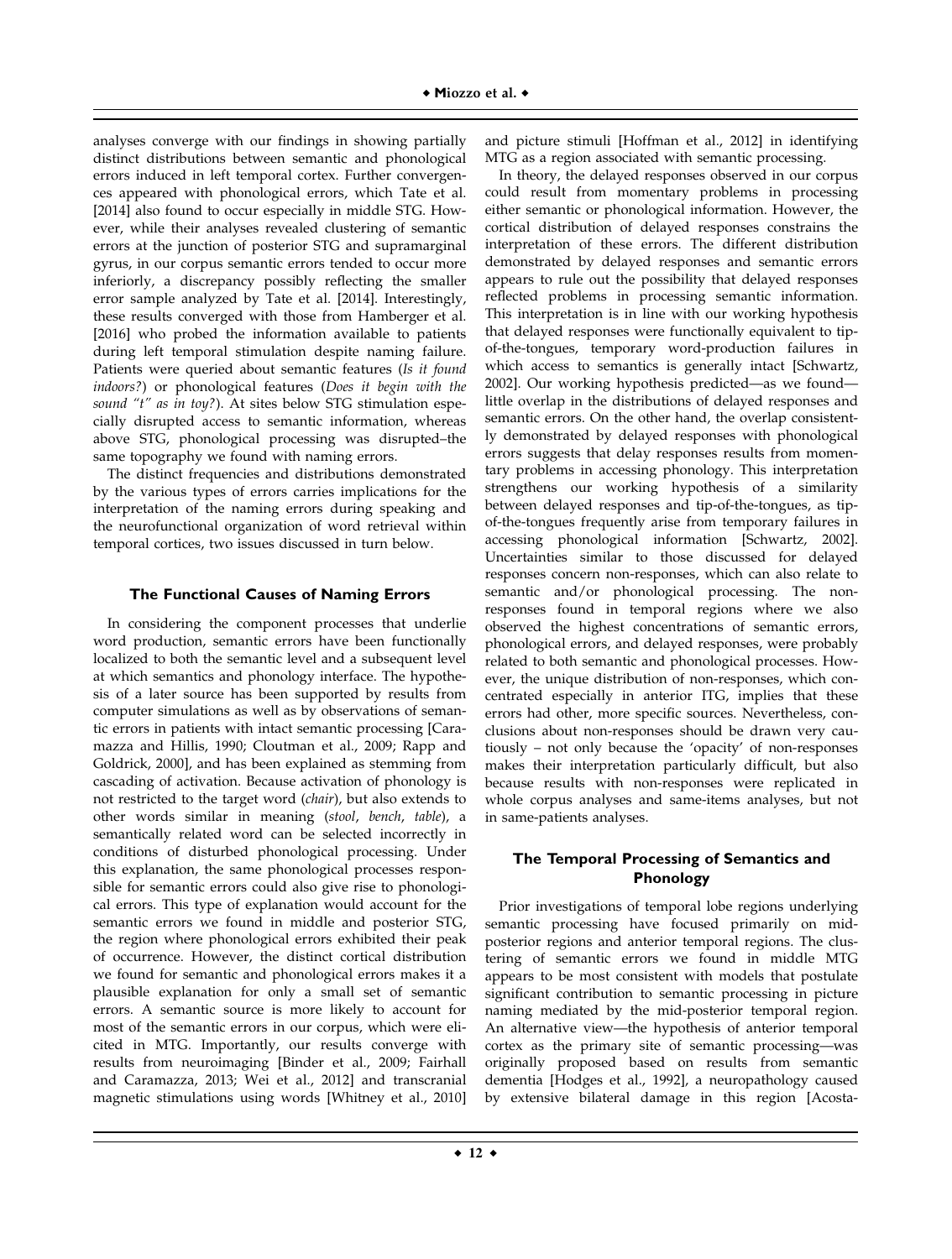Cabronero et al., 2011]. Semantic naming errors in semantic dementia are similar to those elicited during language mapping [Lambon et al., 2001; Mesulam et al., 2013; Rogers et al., 2004], frequently involving words from the same conceptual category as the target (coordinate errors). However, in semantic dementia, difficulties in processing semantic information are not confined to naming, but appear in a wide range of tasks critically depending on meaning [Hodges and Patterson, 2007]. The extensive semantic deficit observed in semantic dementia could be linked to damage in the anterior temporal region, which in turn, could interfere with other semantic operations than those supported by MTG. Indeed, anterior temporal regions have been proposed to function as a supramodal 'hub' in which semantic information is integrated and coordinated, and computed for various processes including categorization and inferences [Patterson et al., 2007]. It might be important to note that whereas our results likely reflect cortical organization, semantic dementia might also affect subocortical structures (Noppeney et al., 2007; Rohrer et al., 2009) that are components of the semantic system that encompasses temporal and posterior frontal regions as well [Brambati et al., 2009; Geranmayeh et al., 2015]. Differences with respect to semantic dementia might (at least in part) arise subcortically.

The semantically related responses induced by temporal cortical stimulation in naming were a combination of coordinate words ("pear" for lemon) and associated words ("time" for clock). These two types of semantic errors were also found with aphasic patients who had semantic deficits caused by strokes affecting frontal and temporoparietal areas. Jefferies and Lambon Ralph [2006] explained the associated errors of aphasic patients as arising from left inferior prefrontal cortex, which they viewed as functioning as a semantic control system regulating semantic activation that results in task-appropriate responses. However, this causal link between left inferior prefrontal cortex and associated semantic errors would not anticipate the elicitation of associated errors in temporal cortex. Instead, our data show that both coordinate and associated errors can arise from conditions affecting neural activity within temporal cortex. Interestingly, our data further showed that coordinate and associated errors distributed differently, implying that the two types of errors are neurofunctionally distinct. Comparisons of the semantic errors produced by patient populations support this distinction: associated errors have been found in aphasia but are virtually absent in semantic dementia [Jefferies and Lambon Ralph, 2006]. This distinction is also supported behaviorally, as demonstrated by different effects induced by coordinate and associated relationships in healthy individuals [Alario et al., 2000; Rahman and Melinger, 2007].

Further error analysis revealed that incorrect words produced in semantic errors were more closely related to the meaning of target words in posterior than in anterior temporal sites. The degree of target-error semantic relatedness can be taken as an index of the specificity of the semantic features that were retrieved, so that as relatedness increases so would the availability of specific semantic features. It is interesting to note that semantic relatedness was especially high in posterior temporal regions that have been associated with the retrieval of the phonological features of spoken words [Graves et al., 2007; Indefrey and Levelt, 2004; Miozzo et al., 2015; Peramunage et al., 2011] and were also the site of the highest concentration of errors caused by perturbations of phonological processing. The anterior-posterior distribution of semantic relatedness could reflect a more general gradient, in which semantic input becomes progressively more detailed toward posterior regions that process phonology. This type of organization would ensure that semantics provides proper input to phonology, and consequently, would result in semantic errors that were increasingly semantically similar to the targets in temporal posterior regions. Interestingly, the notion of an anterior-posterior gradient further anticipates that non-responses would appear more frequently in temporal areas providing little support to semantic processing. This is because the semantic input processed at these sites is too weak to induce the selection of a phonological form. Our results provide some support to this prediction. In fact, as demonstrated at least from results from the whole error corpus, non-responses were more frequent in anterior ITG, where we also found the lowest concentration of semantic errors.

Compared to the other types of errors, phonological errors were relatively infrequent. Corina et al. [2010] reported similarly low rates of phonological errors, not only in temporal regions but brain-wide. The low rates of phonological errors should raise the question as to whether other types of errors are associated with phonological processing. We argued that delayed responses represent such kind of errors, based on evidence that delayed responses overlapped in distribution with phonological errors, and that they concentrated in middle-posterior STG, a region where prior results have also implicated phonological processing [Graves et al., 2007; Indefrey and Levelt, 2004; Miozzo et al., 2015; Peramunage et al., 2011; Scott et al., 2000]. Phonological errors and delayed responses provide further support to the hypothesis of an inferior to superior gradient, with more superior temporal regions becoming increasingly involved in phonological processing. The temporal region is part of a broader leftlateralized system—the dorsal stream—that also includes inferior-parietal and inferior-frontal gyrus regions, and pre-motor cortex [Duffau et al., 2005; Hickok and Poeppel, 2007; Price, 2012; Tate et al., 2015], and would support the complex computations associated with transcoding a phonological input into motor, articulatory patterns. The concentration of phonological errors and delayed responses we found in mid and posterior STG contrasts with the voxel-based lesion-symptom mapping analysis conducted by Schwartz et al. [2012] on the phonological errors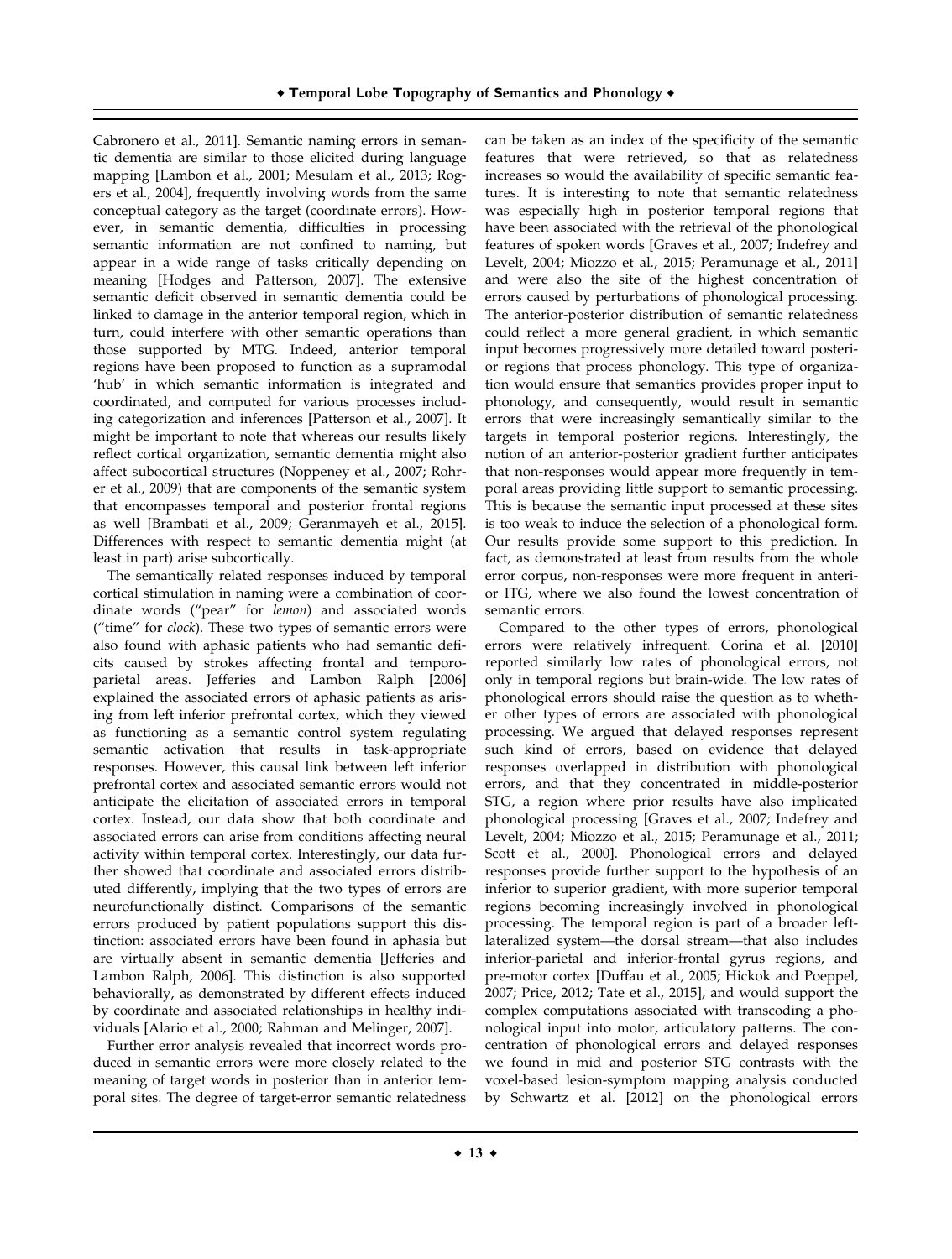produced by aphasic patients, which revealed weak associations between phonological errors and STG, but stronger associations with other aspects of the dorsal stream, localized more superiorly (supramarginal gyrus) or anteriorly (premotor cortex, pre- and postcentral gyri). These discrepancies could reflect differences in the methodologies used in the two studies; alternatively, they could stem from differences in the word-production errors resulting from cortical stimulations and aphasia. Cortical stimulations in mid-posterior STG might disrupt access to phonological information that provided the input to 'downstream' articulatory processes involving the supramarginal gyrus, the premotor cortex, and the pre- and postcentral gyri. By contrast, aphasia might primarily affect the more superior and anterior aspects of the dorsal stream, giving rise to errors likely to reflect the disruption of articulatory processing.

# **Implications for Epilepsy and Cortical Mapping**

In the clinical context of cortical language mapping, naming errors are typically coded to reflect the identification of a positive language site, without concern regarding the type of error elicited. For patients who undergo cortical mapping prior to surgical resection, the primary goal of the surgery is elimination or reduction of seizures, and results from stimulation mapping either provide clearance to remove epileptogenic cortex, or, unfortunately, limit the resection due to concern that resection of naming sites will result in postoperative language decline. As limiting the resection reduces the likelihood of seizure freedom, it would be extremely useful to know whether, or the extent to which removing a particular naming site would result in postoperative language decline. The current results suggest that naming sites are not all functionally equivalent. Although the consequences of removing a particular type of naming site is unknown and would be difficult to test, the current results raise this as a possibility, and represent a required first step in this direction.

#### **Potential Limitations**

As it is fairly well established that reorganization of language function occurs in epilepsy, particularly among individuals with epileptogenic cortex in the left (language dominant) hemisphere, it must be acknowledged that topographical findings from cortical mapping might not represent the distribution of function within a healthy, non-neurological population [Schwartz et al., 1998]. Nevertheless, it is also important to note that language reorganization is more likely to occur in patients with early onset temporal lobe epilepsy (TLE), and that early onset TLE patients typically undergo standard antero-medial temporal lobe resection without cortical language mapping [Hamberger, 2015]. As reported in Table I, the median age of epilepsy onset in the current patient group was 18 years, which is well beyond the age at which language

lateralization and location has stabilized. Furthermore, patients with early epilepsy onset (before age 10) only contributed a very small proportion of errors (16%) in our study. Thus, although some degree of reorganization may be present, we believe that, overall, the current findings provide a reasonably accurate representation of the cortical distribution of function in the general population. We also note that our data were acquired based on clinical procedures, which do not allow for an ideally equivalent sampling of all temporal regions among all patients. The clinical nature of our data particularly constrained samepatients analyses that focus on errors produced by individual patients and are especially relevant for assessing the cross-subject validity of aggregated results. Findings from same-patients analyses should therefore be interpreted extremely carefully.

#### **CONCLUSIONS**

Due to the nature of epilepsy—in particular, the brain regions affected and the invasive methods often required for patients who are refractory to pharmacological treatment—epilepsy has a long history of contributing to cognitive neuropsychology and cognitive neuroscience [Loring, 2010]. The current analysis of stimulation induced naming errors provides detailed information regarding temporal lobe mediation of the phonological and semantic processes that give rise to naming. These data not only inform normal cortical language representation, but may also contribute to the understanding and, potentially, treatment of neurologically based language disorders. That stimulation identified naming sites are not functionally equivalent, and that the precise nature of most naming sites can be determined via the monitoring of error type, might be clinically useful, and warrants further study.

# **REFERENCES**

- Acosta-Cabronero J, Patterson K, Fryer TD, Hodges JR, Pengas G, Williams GB, Nestor PJ (2011): Atrophy, hypometabolism and white matter abnormalities in semantic dementia tell a coherent story. Brain 134:2025–2035.
- Alario F-X, Segui J, Ferrand L (2000): Semantic and associative priming in picture naming. Q J Exp Psychol 53a:741–764.
- Binder JR, Desai RH, Graves WW, Conant LL (2009): Where is the semantic system? A critical review and meta-analysis of 120 functional neuroimaging studies. Cerebr Cortex 19:2767–2796.
- Brambati SM, Rankin KP, Narvid J, Seeley WW, Dean D, Rosen HJ, ... Gorno-Tempini ML (2009): Atrophy progression in semantic dementia with asymmetric temporal involvement: A tensor-based morphometry study. Neurobiol Aging 30:103–111.
- Caramazza A, Hillis AE (1990): Where do semantic errors come from?. Cortex 26:95–122.
- Cloutman L, Gottesman R, Chaudhry P, Davis C, Kleinman JT, Pawlak M, ... Hillis AE (2009): Where (in the brain) do semantic errors come from? Cortex 45:641–649.
- Corina DP, Gibson EK, Martin R, Poliakov A, Brinkley J, Ojemann GA (2005): Dissociation of action and object naming: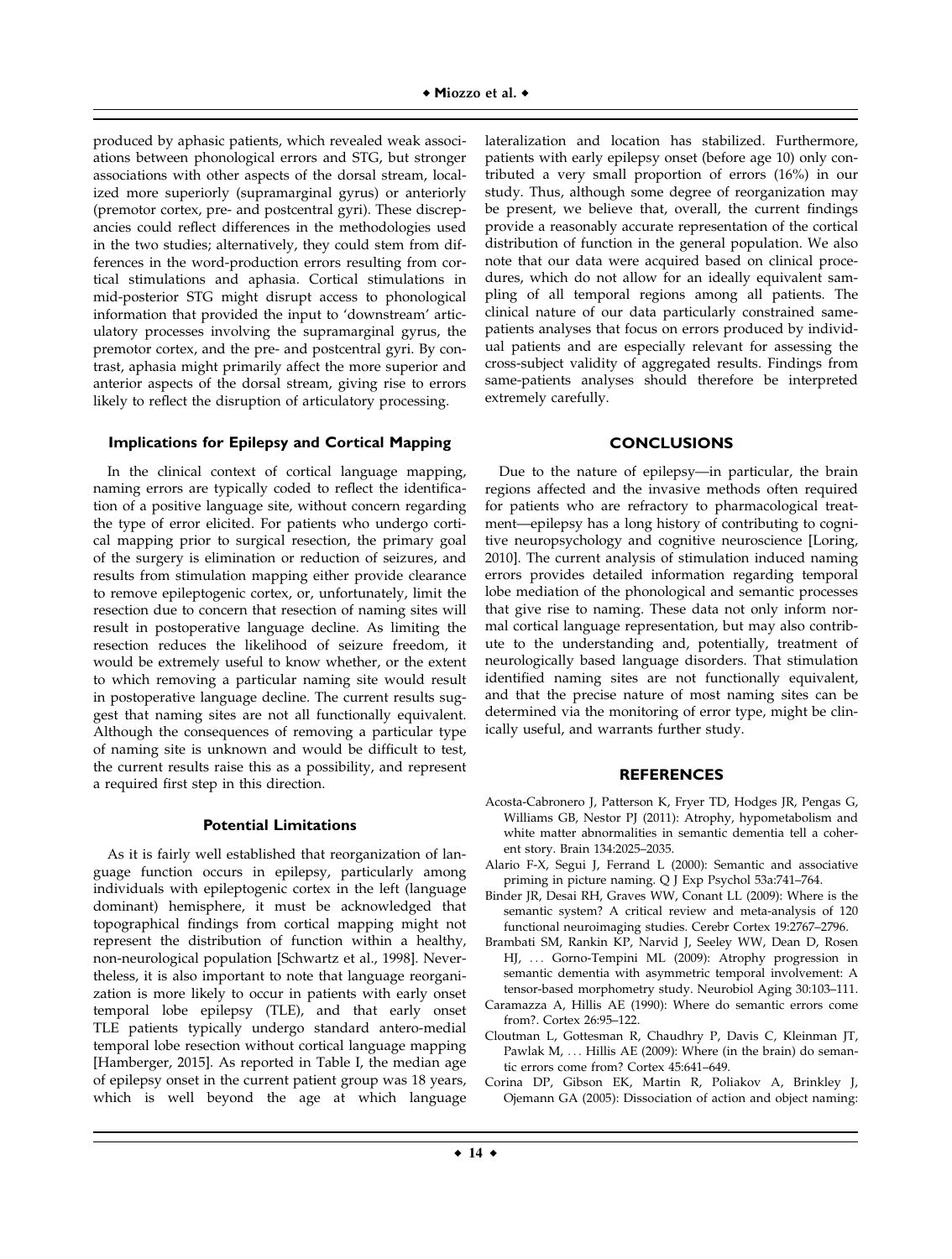Evidence from cortical stimulation mapping. Human Brain Mapp 24:1–10.

- Corina DP, Loudermilk BC, Detwiler L, Martin RC, Brinkley JFB, Ojemann G (2010): Analysis of naming errors during cortical stimulation mapping: Implications for models of language representation. Brain Lang 115:101–112.
- Costa A, Strijkers K, Martin C, Thierry G (2009): The time course of word retrieval revealed by event-related brain potentials during overt speech. Proc Natl Acad Sci USA 10650: 21442–21446.
- Duffau H, Gatignol P, Mandonnet E, Peruzzi P, Tzourio-Mazoyer N, Capelle L (2005): New insights into the anatomo-functional connectivity of the semantic system: A study using corticosubcortical electrostimulations. Brain 128:797–810.
- Fairhall SL, Caramazza A (2013): Brain regions that represent amodal conceptual knowledge. J Neurosci 33:10552–10558.
- Fromkin V. 1980. Errors in linguistic performance: Slips of the tongue, ear, pen, and hand. New York: Academic Press.
- Garrett M (1992): Disorders of lexical selection. Cognition 42: 143–180.
- Geranmayeh F, Leech R, Wise RJ (2015): Semantic retrieval during overt picture description: Left anterior temporal or the parietal lobe? Neuropsychologia 76:125–135.
- Gorno-Tempini ML, Brambati SM, Ginex V, Ogar J, Dronkers NF, Marcone A, Perani D, Garibotto V, Cappa SF, Miller BL (2008): The logopenic/phonological variant of primary progressive aphasia. Neurology 71:1227–1234.
- Graves WW, Grabowski TJ, Mehta S, Gordon JK (2007): A neural signature of phonological access: Distinguishing the effects of word frequency from familiarity and length in overt picture naming. J Cogn Neurosci 19:617–631.
- Hamberger MJ (2015): Object naming in epilepsy and epilepsy surgery. Epilepsy & Behavior 46:27–33.
- Hamberger MJ, Miozzo M, Schevon CA, Morrison C, Carlson C, Mehta A, Klein G, McKhann GM, II, Williams AC (2016): Functional differences among stimulation-identified cortical naming sites in the temporal region. Epilepsy & Behavior 60:124–129.
- Hickok G, Poeppel D (2007): The cortical organization of speech processing. Nature Rev Neurosci 8:393–402.
- Hodges JR, Patterson K (2007): Semantic dementia: A unique clinicopathological syndrome. Lancet Neurol 6:1004–1014.
- Hodges JR, Patterson K, Oxbury S, Funnell E (1992): Semantic dementia. Brain 115:1783–1806.
- Hoffman P, Jones RW, Ralph MAL (2012): The degraded concept representation system in semantic dementia: Damage to panmodal hub, then visual spoke. Brain 135:3770–3780.
- Indefrey P, Levelt WJ (2004): The spatial and temporal signatures of word production components. Cognition 92:101–144.
- Jefferies E, Lambon Ralph MA (2006): Semantic impairment in stroke aphasia vs. semantic dementia: A case-series comparison. Brain 129:2132–2147.
- Kay J, Ellis A (1987): A cognitive neuropsychological case study of anomia Implications for psychological models of word retrieval. Brain 110:613–629.
- Landauer TK, Duamis ST (1997): A solution to Plato's problem: The latent semantic analysis theory of acquisition, induction, and representation of knowledge. Psychol Rev 104: 211–240.
- Lambon RM, McClelland JL, Patterson K, Galton CJ, Hodges JR (2001): No right to speak? The relationship between object naming and semantic impairment: Neuropsychological evidence and a computational model. J Cogn Neurosci 13:341–356.
- Loring DW (2010): History of neuropsychology through epilepsy eyes. Archives Clinical Neuropsychol 25:259–273.
- Loring DW, Meador KJ, Lee, GP, King DW. 1992. Amobarbital effects and lateralized brain function: The Wada test. New York: Springer-Verlag.
- Mesulam MM, Wieneke C, Hurley R, Rademaker A, Thompson CK, Weintraub S, Rogalski EJ (2013): Words and objects at the tip of the left temporal lobe in primary progressive aphasia. Brain 136:601–618.
- Miozzo M, Caramazza A (1997): Retrieval of lexical-syntactic features in tip-of-the-tongue states. J Exp Psychol 23: 1410–1423.
- Miozzo M, Hamberger MJ (2015): Preserved meaning in the context of impaired naming in temporal lobe epilepsy. Neuropsychol 29:274–281.
- Miozzo M, Pulvermüller F, Hauk O (2015): Early parallel activation of semantics and phonology in picture naming: Evidence from a multiple linear regression MEG study. Cerebr Cortex 25:3343–3355.
- Noppeney U, Patterson K, Tyler LK, Moss H, Stamatakis EA, Bright P, ... Price CJ (2007): Temporal lobe lesions and semantic impairment: A comparison of herpes simplex virus encephalitis and semantic dementia. Brain 130:1138–1147.
- Ojemann GA (1983): Brain organization for language from the perspective of electrical stimulation mapping. Behav Brain Res 6: 189–230.
- Ojemann GA (1991): Cortical organization of language. J Neurosci 11:2281–2287.
- Ojemann G, Ojemann J, Lettich E, Berger M (1989): Cortical language localization in left, dominant hemisphere: An electrical stimulation mapping investigation in 117 patients. J Neurosurgery 71:316–326.
- Patterson K, Nestor PJ, Rogers TT (2007): Where do you know what you know? The representation of semantic knowledge in the human brain. Nat Rev Neurosci 8:976–987.
- Penfield W, Roberts L. 1959. Speech and brain mechanisms. Princeton University Press.
- Peramunage D, Blumstein SE, Myers EB, Goldrick M, Baese-Berk M (2011): Phonological Neighborhood Effects in Spoken Word Production: An fMRI Study. J Cogn Neurosci 23: 593–603.
- Price CJ (2012): A review and synthesis of the first 20years of PET and fMRI studies of heard speech, spoken language and reading. NeuroImage 62:816–847.
- Rahman RA, Melinger A (2007): When bees hamper the production of honey: Lexical interference from associates in speech production. J Exp Psychol: Learn Memory Cogn 33:604–614.
- Rapp B, Goldrick M (2000): Discreteness and interactivity in spoken word production. Psychol Rev 107:460–499.
- Rogers TT, Lambon Ralph MA, Garrard P, Bozeat S, McClelland JL, Hodges JR, Patterson K (2004): Structure and deterioration of semantic memory: A neuropsychological and computational investigation. Psychol Rev 111:205–235.
- Rohrer JD, Warren JD, Modat M, Ridgway GR, Douiri A, Rossor MN, Ourselin S, Fox NC (2009): Patterns of cortical thinning in the language variants of frontotemporal lobar degeneration. Neurology 72:1562–1569.
- Schwartz BL. 2002. Tip-of-the-tongue states: Phenomenology, mechanism, and lexical retrieval. Mahwah, NJ: Erlbaum.
- Schwartz TH, Devinsky O, Doyle W, Perrine K (1998): Preoperative predictors of anterior temporal language areas. J Neurosurgery 89:962–970.